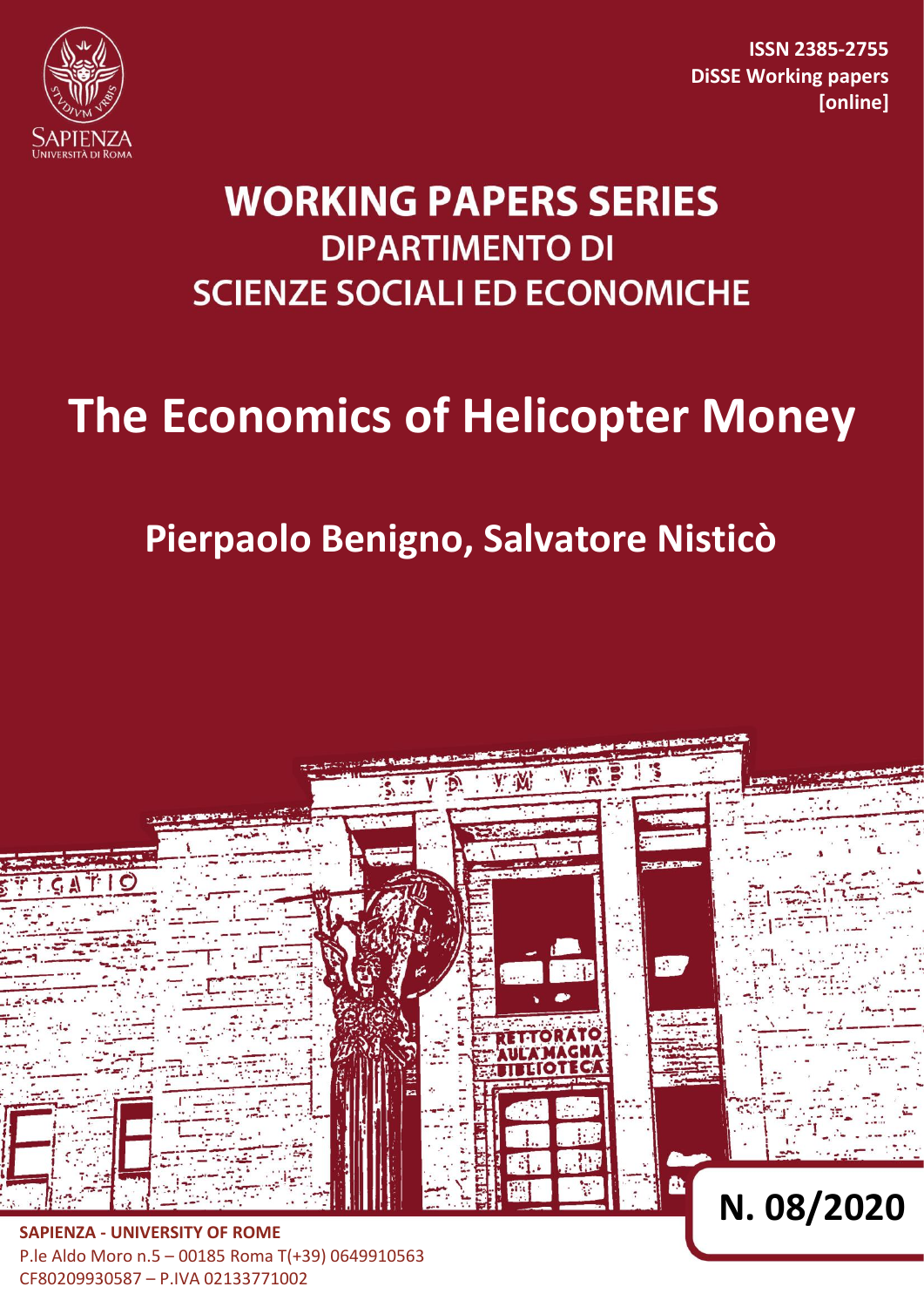## The Economics of Helicopter Money<sup>\*</sup>

Pierpaolo Benigno

Salvatore Nisticò

University of Bern and EIEF

Sapienza University of Rome

April 1, 2020

#### Abstract

An economy plagued by a slump and in a liquidity trap has some options to exit the crisis. We discuss "helicopter money" and other equivalent policies that can reflate the economy and boost consumption. In the framework analysed – where lump-sum transfers may be the only effective fiscal response, like in the current pandemic crisis – the central bank, and only the central bank, is the rescuer of last resort of the economy. Fiscal policy is bounded by solvency constraints unless the central bank backs treasury's debt.

JEL codes: E50. Keywords: Helicopter money, ZLB, Pandemic Crisis

<sup>∗</sup>P. Benigno: University of Bern, Department of Economics, Schanzeneckstrasse 1, Postfach, 3001 Bern, email: [pierpaolo.benigno'at'vwi.unibe.ch](mailto:pierpaolo.benigno@vwi.unibe.ch). S. Nisticò: Sapienza Università di Roma, Department of Social and Economic Sciences, piazzale Aldo Moro 5, 00185 Rome, email: [salvatore.nistico'at'uniroma1.it](mailto:salvatore.nistico@uniroma1.it)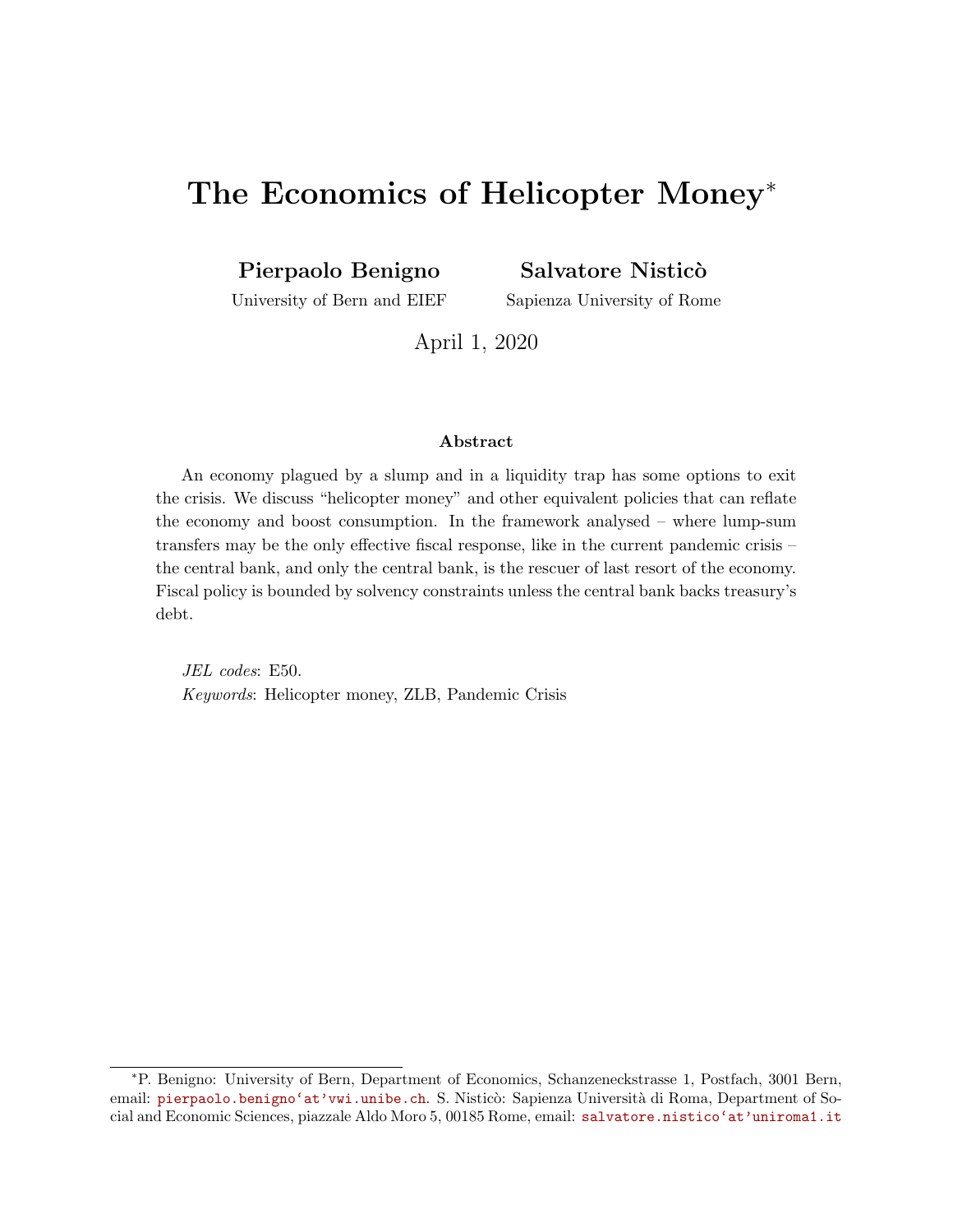#### 1 Introduction

"Let us suppose now that one day a helicopter flies over this community and drops an additional \$1,000 in bills from the sky, which is, of course, hastily collected by members of the community. Let us suppose further that everyone is convinced that this is a unique event which will never be repeated." (Friedman, 1969)

Helicopters are now flying over many countries. The US government has just approved a two trillion dollars support to the economy and the Federal Reserve has committed to unlimited quantitative easing among which purchases of treasury's debt. A possible implementation of Friedman's proposal is indeed to have the government doing a transfer to the citizens financed by issuing debt, which is in turn purchased by the central bank through more supply of money or reserves. Time will tell us whether this was true monetisation.

In his writing, Friedman's hypothetical experiment was meant to show the effectiveness of monetary policy on inflation. It is, indeed, odd to think that the central bank cannot control the price level. At the end of the day, Fed's liabilities define exactly what a dollar is. By virtue of this definition, the Fed has the power to print dollars at will without facing any constraint. Since the value of a dollar in terms of goods is the inverse of the price level. The Fed can really throw from the sky as many dollar bills as needed to lower the value of money and reflate the price level. Helicopter money should work!

This suggestive idea has recently received considerable attention in academia and policy circles given that central banks across the globe have lost their conventional ammunitions, having slashed the nominal interest rate down to zero. Helicopter money has been discussed as a viable option to reflate the economy (see among others Bernanke, 2002 and 2003, Gali, 2020, Tuner 2013, 2016).

This paper describes an economy plagued by a slump due to an adverse demand shock in which even cutting the nominal interest rate down to zero does not bring the economy to full capacity, as in the framework of Krugman (1998). Fiscal policy has only access to lump-sum transfers as effective policy tools, like in the current pandemic crisis, where health-policy measures induce a contraction in labor supply that cannot be offset using other tools like spending or changes in tax rates.

We study helicopter money and other alternative, and equivalent, policies that can reflate the economy, boost aggregate demand and bring the economy out of the slump.

To analyse the spectrum of available policies, it is key to understand that central bank's liabilities (money or reserves) are special since they are free of any nominal risk, by definition. These liabilities indeed define what a dollar actually is. Therefore, the central bank can create dollars and reserves at will to pay its liabilities, without being subject to any solvency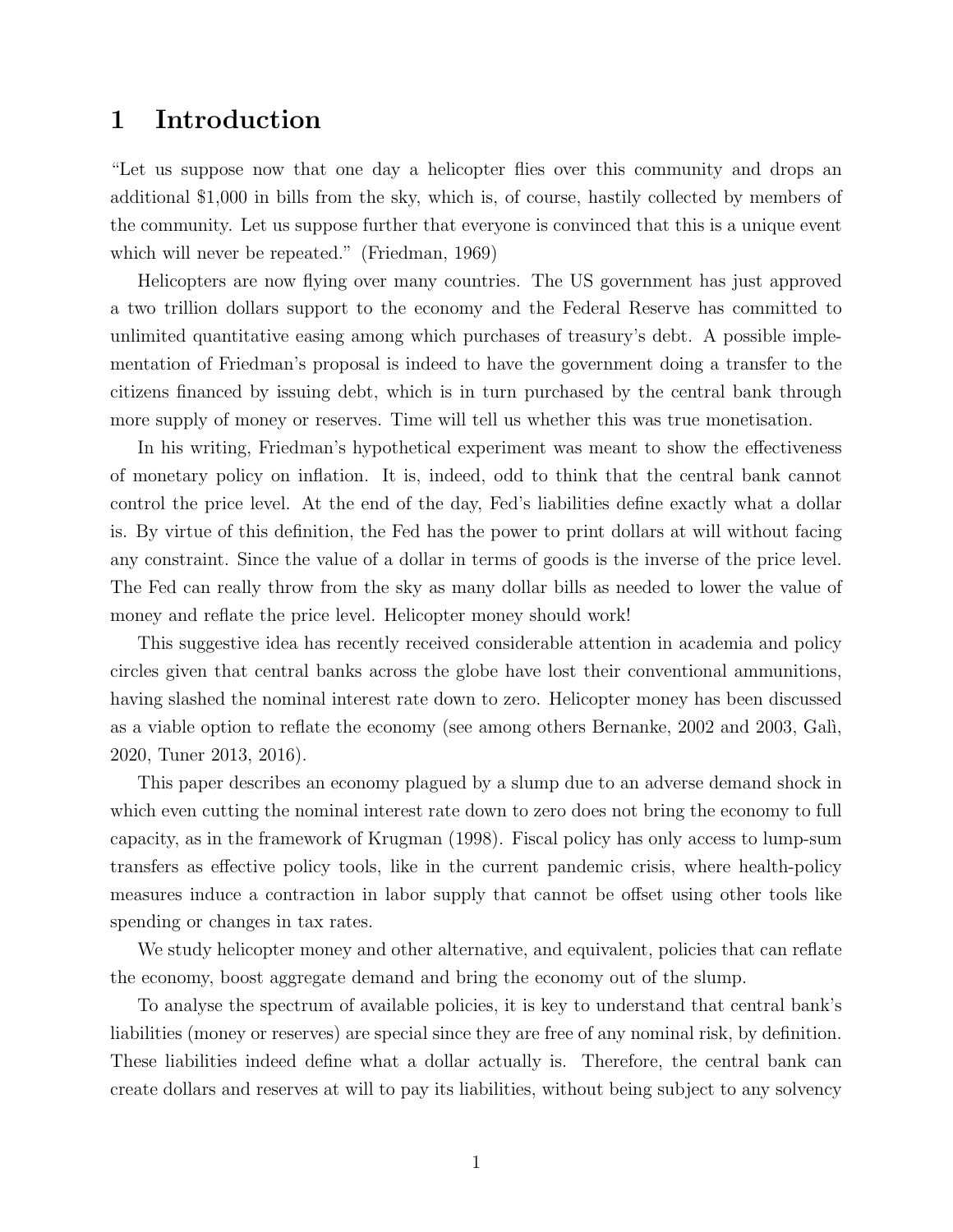requirement. Treasury's liabilities, on the other hand, are like the liabilities of any other agent in the economy. They are a promise to pay a given amount of dollars at maturity. As such, since the treasury cannot create dollars, treasury's liabilities need to satisfy a solvency condition in order to be repaid and be nominally risk free.

The set of tools available to reflate the economy changes depending on whether or not the treasury's liabilities are fully backed by the central bank, i.e. whether or not the special properties of central bank's liabilities extend to the treasury.

In the first case, three options are possible. Helicopter money is one. The treasury can transfer money to the private sector, or cut taxes, and finance these policies by issuing more debt. It does not really matter whether this debt is purchased by the central bank. The reason is that treasury's debt has the same risk-free properties of central bank's liabilities. Moreover, if the central bank purchases treasury's debt, it does not even matter whether it uses money or reserves since the economy is at the zero lower bound. However, key for the success of this combination of policies is that the treasury commit not to withdraw the short-run tax relief with higher taxes in the future.

An alternative, but equivalent approach, is to rely entirely on promises about future policy actions, without any current intervention at all. One way to do this would be for the treasury to commit to a tax relief or a transfer in the future. This policy could be seen as less effective in practice, since it depends entirely on the credibility of future promises. However, also helicopter money is rather frail in this dimension, because it also relies critically on the promises that treasury or central bank will not undo their policies in the future. A third option is for the central bank to reduce future seigniorage revenues, since this is also a transfer of income to the private sector. In this case the central bank should lower its long-run inflation target, if seigniorage is on the upward-sloping side of the Laffer curve. This policy, however, seems also less desirable than helicopter money and the entailed commitment perhaps less credible, because it implies a somewhat schizophrenic behaviour on the part of the central bank, which first tries to reflate the economy and then lowers the long-run inflation target.

The second case, in which the central bank does not back treasury's liabilities, is quite relevant, because it describes well the current situation of the European Monetary Union: the treasuries of the several countries are not different from any other agent in the economy, since they should also satisfy a solvency condition for the debt they issue. Accordingly, treasury's debt is not really wealth for households – when full backing by the central bank is absent and the conditions for Ricardian equivalence hold. A tax relief today should necessarily be offset by future taxes or by default on treasury's debt. With the treasury out of the picture, however, the central bank can still rely on some policy options to reflate the economy, and all those options are equivalent to helicopter money in terms of outcomes.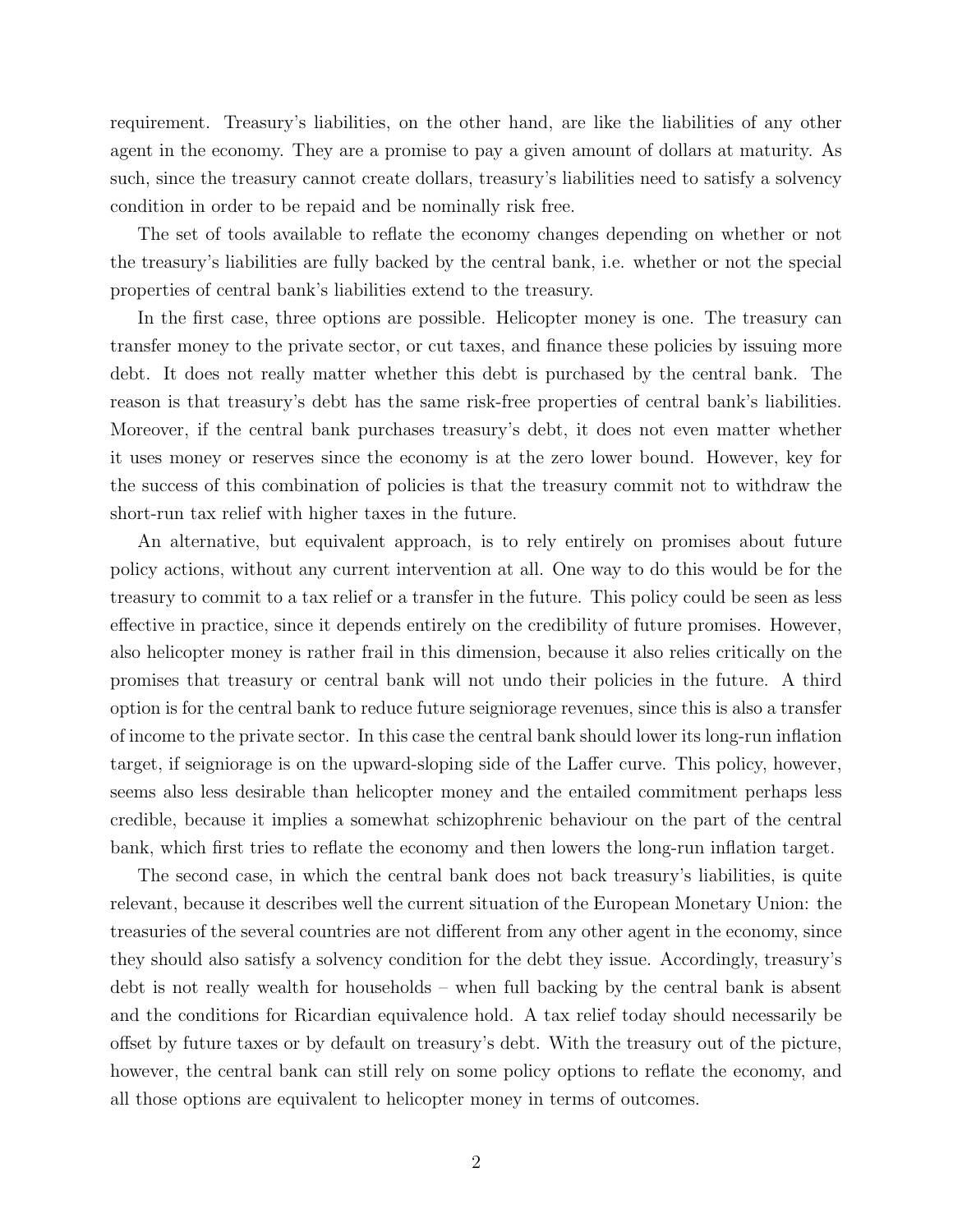First, the central bank can reduce its remittances today to raise its net worth. An increase in central bank's net worth corresponds to an increase in the net debt position of consumers. This additional borrowing becomes then unsustainable unless it is inflated. The surge in inflation ends up boosting current consumption through a reduction in the real interest rate. The same outcome can be achieved by either promising to reduce future central bank's remittances or increasing seigniorage revenues through a change in the inflation target. Both these policy actions deteriorate the long-run financial position of the private sector, requiring an increase in the price level to ease the burden.

One shortcoming of the latter policy options, is that they work through a contraction in future aggregate demand that can be offset if prices immediately adjust upward to the new equilibrium level; however, if prices are anything less than perfectly flexible, all these policies can end up making things even worse, and prolong the slump of the economy. On the contrary, helicopter money works through an expansion in long-run aggregate demand, which pushes consumption above potential and reflates the economy even if prices were adjusting only sluggishly.

There is still, however, one option for the central bank to do helicopter money on its own: write a big check to the treasury fully rebated to the private sector. This is indeed a money-financed fiscal transfer. However, there is an important caveat to bear in mind: in order for this policy to work and reflate the economy we need two additional conditions. The first is that the check be so large that central bank's net worth turns negative, with the consequence that the private sector now experiences a positive wealth effect. The second condition is that this large, current transfer be complemented with the commitment to at least partially reverse it in the future through either low remittances or higher seigniorage revenues (and therefore a higher inflation target if seigniorage is on the upward-sloping side of the Laffer curve). Under these two conditions, these helicopter drops can boost aggregate demand even if prices adjust sluggishly.

This paper is related to a recent literature that has studied liquidity trap and policy options. Krugman (1998) is our main inspiration for describing a simple model of a slump at the zero lower bound. With respect to his work, we characterise the long-run equilibrium and therefore the policies that can reflate the economy including helicopter money. Woodford (2000, 2001) is the reference for understanding the special role of the liabilities of the central bank as discussed also in the recent works by Buiter (2014) and Benigno (2020). Del Negro and Sims  $(2015)$  and Benigno and Nisticò  $(2020)$  analyse the implications of separating treasury and central bank for the control of inflation through central-bank balance sheet policies .

Auerbach and Obstfeld (2005) and Buiter (2014) study experiments of helicopter drops in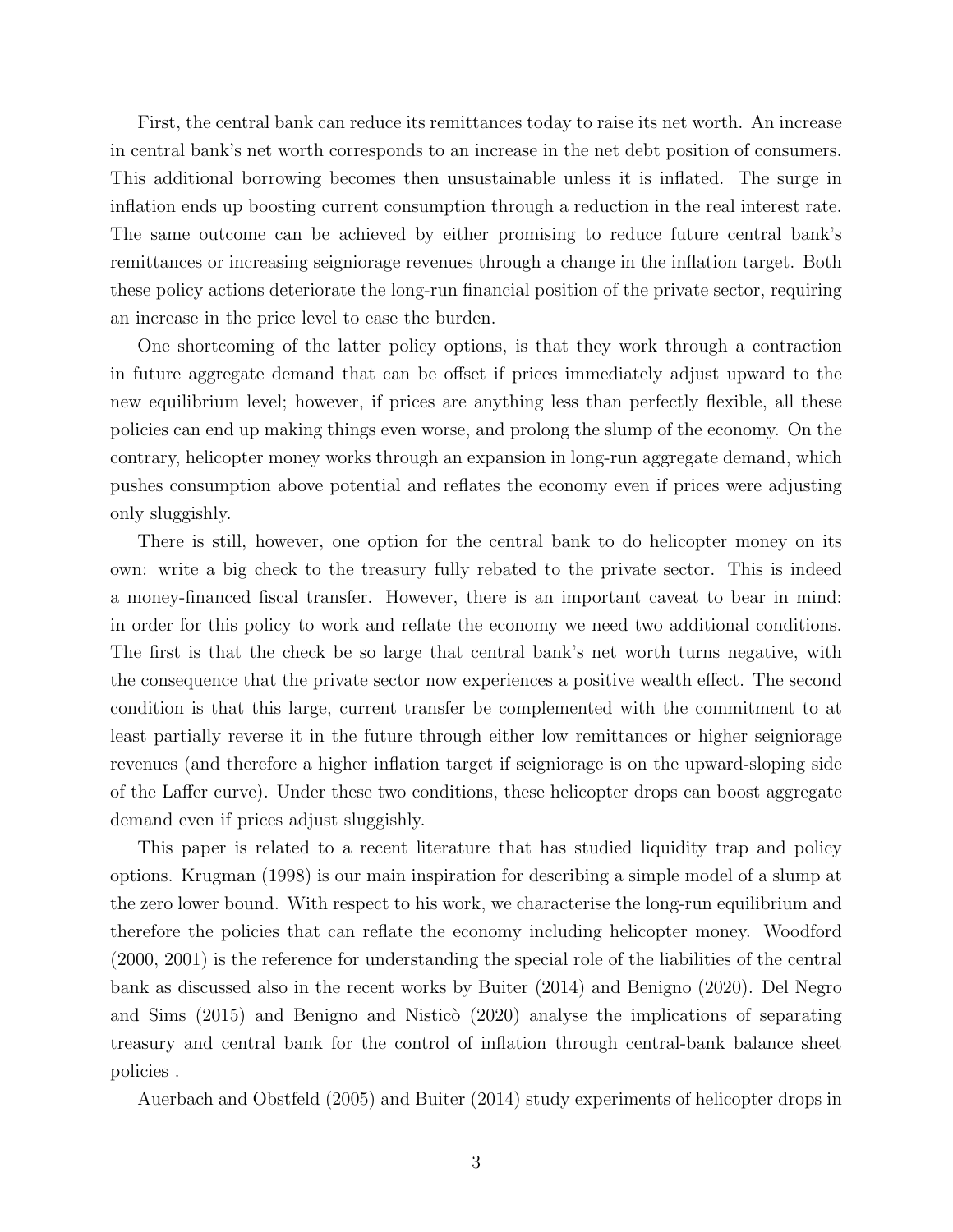various models with different frictions. Along those lines, Gali (2020) compares debt-financed versus money-financed fiscal cuts as well as the role of government purchases. Eggertsson and Woodford (2003) and Woodford (2012) stress the importance of forward guidance as an alternative way to reflate the economy out of a liquidity trap which can be equivalent in its outcome to the proposal of this work.

#### 2 Model

We consider a simple infinite-horizon endowment monetary model in the same spirit as Krugman (1998). Time  $t_0$  has the interpretation of the short run. The economy will be stationary after, and including, period  $t_0 + 1$ , which is going to be labelled the long run. There are two important features that distinguish the short from the long run: 1) prices are rigid in the short run and flexible in the long run, 2) a preference shock is low in the short run and high in the long run. The short run lasts only one period, for illustrative purposes. But, we can make it longer by extending the duration of price rigidity and/or of the shock.

Let's see the implications of these assumptions. Consider the Euler equation

<span id="page-5-0"></span>
$$
\xi_t U_c(C_t) = \beta (1 + i_t) \frac{P_t}{P_{t+1}} \xi_{t+1} U_c(C_{t+1})
$$
\n(1)

in which  $U(\cdot)$  is the utility of consumption and  $U_c(\cdot)$  its marginal utility,  $P_t$  is the price level at time t and  $i_t$  the risk-free nominal interest rate set by the central bank,  $\beta$  is the rate of time preferences;  $\xi_t$  is a shock to preferences.

Focus first on the long run, i.e.  $t \geq t_0 + 1$ : prices are flexible and the preference shock is at the high level  $\xi_t = \xi$ . Since prices are flexible in the long run, from  $t_0 + 1$  onwards goods market clears and consumption is equal to output. Assuming a constant endowment, goods market equilibrium implies that  $C_t = Y$  for each  $t \ge t_0 + 1$ . Set an interest rate policy in the long-run to target a positive rate of inflation

$$
1 + i_t = \frac{1}{\beta} \Pi
$$

for each  $t \ge t_0 + 1$ . Substituting it into [\(1\)](#page-5-0) and using  $C_t = Y$  and  $\xi_t = \overline{\xi}$  we obtain that

$$
\frac{P_{t+1}}{P_t} = \Pi
$$

for  $t \ge t_0 + 1$ . Inflation is constant after  $t_0 + 1$  at the level targeted by the central bank  $\Pi$ . What is left undetermined is the price level at time  $t_0 + 1$ . Let's set it at  $P_{t_0+1} = \overline{P}$ . We will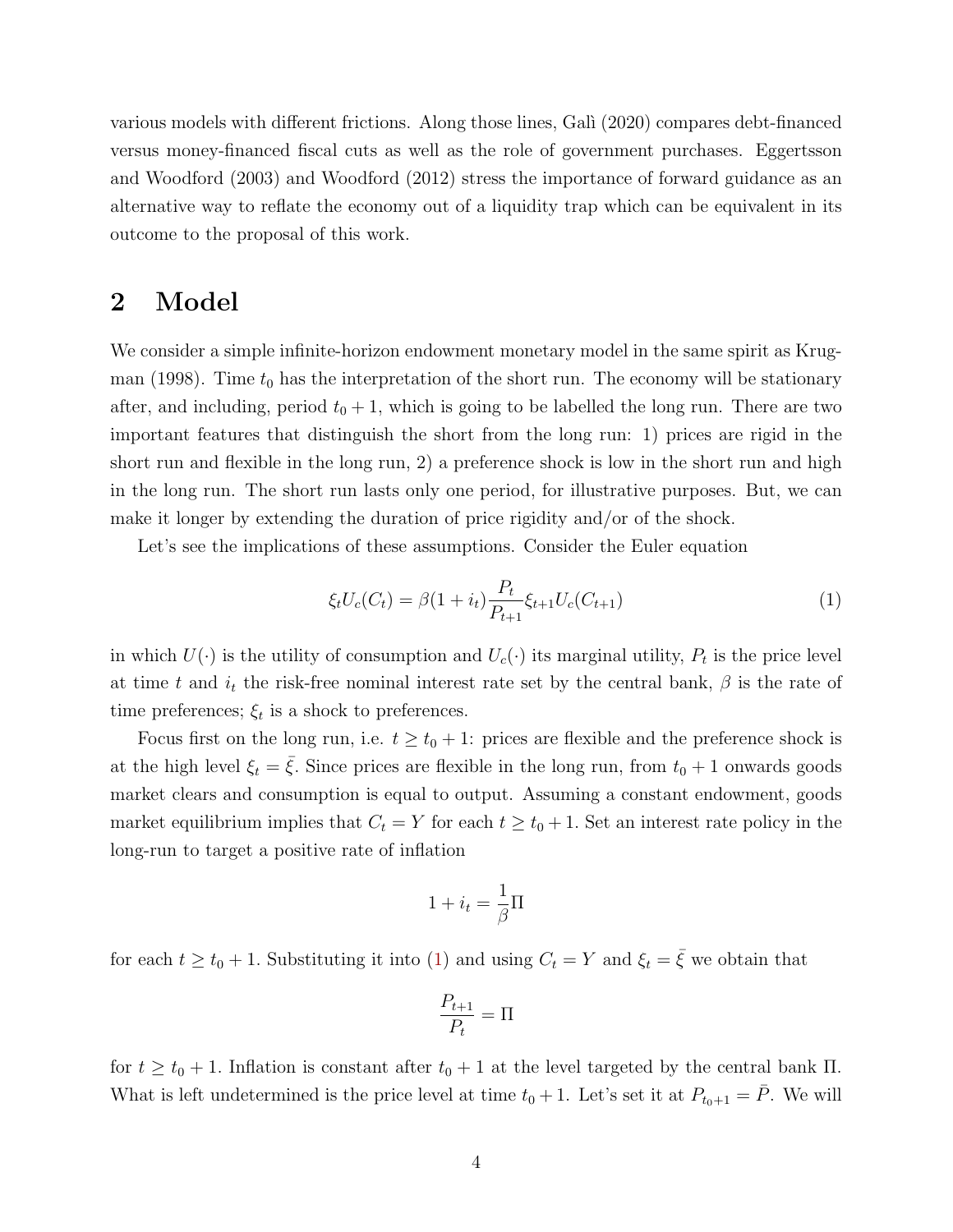come back to its determination later.

Consider now the short-run Euler Equation

<span id="page-6-0"></span>
$$
U_c(C_{t_0}) = \beta(1 + i_{t_0}) \frac{P_{t_0}}{\bar{P}} \frac{\bar{\xi}}{\xi} U_c(Y),
$$
  
=  $\beta(1 + i_{t_0}) \frac{P}{\bar{P}} \frac{\bar{\xi}}{\xi} U_c(Y),$  (2)

where in the second line we have also used the assumption that short-run prices are sticky at  $P_{t_0} = P$ . Assume that the distance between  $\bar{\xi}$  and  $\xi$  is large enough so that, given P and  $\overline{P}$ , the following inequality holds

<span id="page-6-1"></span>
$$
\beta \frac{P\,\bar{\xi}}{\bar{P}\,\bar{\xi}} > 1. \tag{3}
$$

Using this inequality into [\(2\)](#page-6-0), it follows that short-run consumption falls below output at any non-negative interest rate: the economy is in a slump.

Figure [\(1\)](#page-7-0) displays the effect of a current negative demand shock  $\xi < \bar{\xi}$  on the interest rate and current consumption. In the space  $(C_{t_0}, 1+i_{t_0})$  the Euler equation [\(2\)](#page-6-0) and the zero-lower bound (ZLB) on the nominal interest rate imply a downward-sloping aggregate demand curve  $(AD)$  that dies out at  $i_t = 0$ . The vertical red line displays the aggregate supply curve  $(AS)$ , located at the level of the constant endowment  $Y$ . Starting from a stationary equilibrium where  $C = Y$  and  $1 + i = \Pi/\beta$  (point A in the figure), a negative demand shock  $\xi < \bar{\xi}$  shifts the  $AD$  curve to the left into  $AD'$ , inducing a downward pressure on current consumption. The central bank can exploit the downward slope of aggregate demand and cut the nominal interest rate to stimulate consumption as much as possible. To restore the equilibrium in the goods market,  $C_{t_0} = Y$ , the central bank would need to cut the nominal rate down to  $1+i_{t_0} = (\xi/\bar{\xi})(\bar{P}/(P\beta))$ . However, if the size of the shock satisfies [\(3\)](#page-6-1), the required cut in the nominal rate would violate the ZLB. As a consequence, the central bank cannot descend the  $AD'$  schedule beyond point  $B$ , where the economy is in a slump and experiences a shortage of demand:

$$
\underline{C} = YU_c^{-1}\left(\beta \frac{P\,\bar{\xi}}{\bar{P}\,\bar{\xi}}\right) < Y.
$$

Equation [\(2\)](#page-6-0) tells us that the other possibility to restore the equilibrium in the goods market is to act on the future price level, reflating the economy, lowering the real rate and boosting consumption: in Figure [\(1\)](#page-7-0), indeed, raising  $\bar{P}$  shifts the aggregate demand schedule to the right into  $AD''$  and the economy can reach equilibrium  $E<sup>1</sup>$  $E<sup>1</sup>$  $E<sup>1</sup>$ 

<span id="page-6-2"></span><sup>&</sup>lt;sup>1</sup>We should clarify that, although we analyse the policies to restart the economy once in a liquidity trap, the mechanisms we discuss are at work also for positive values of the nominal interest rates. In that scenario, however, the equivalence results that we are going to discuss are in general weaker.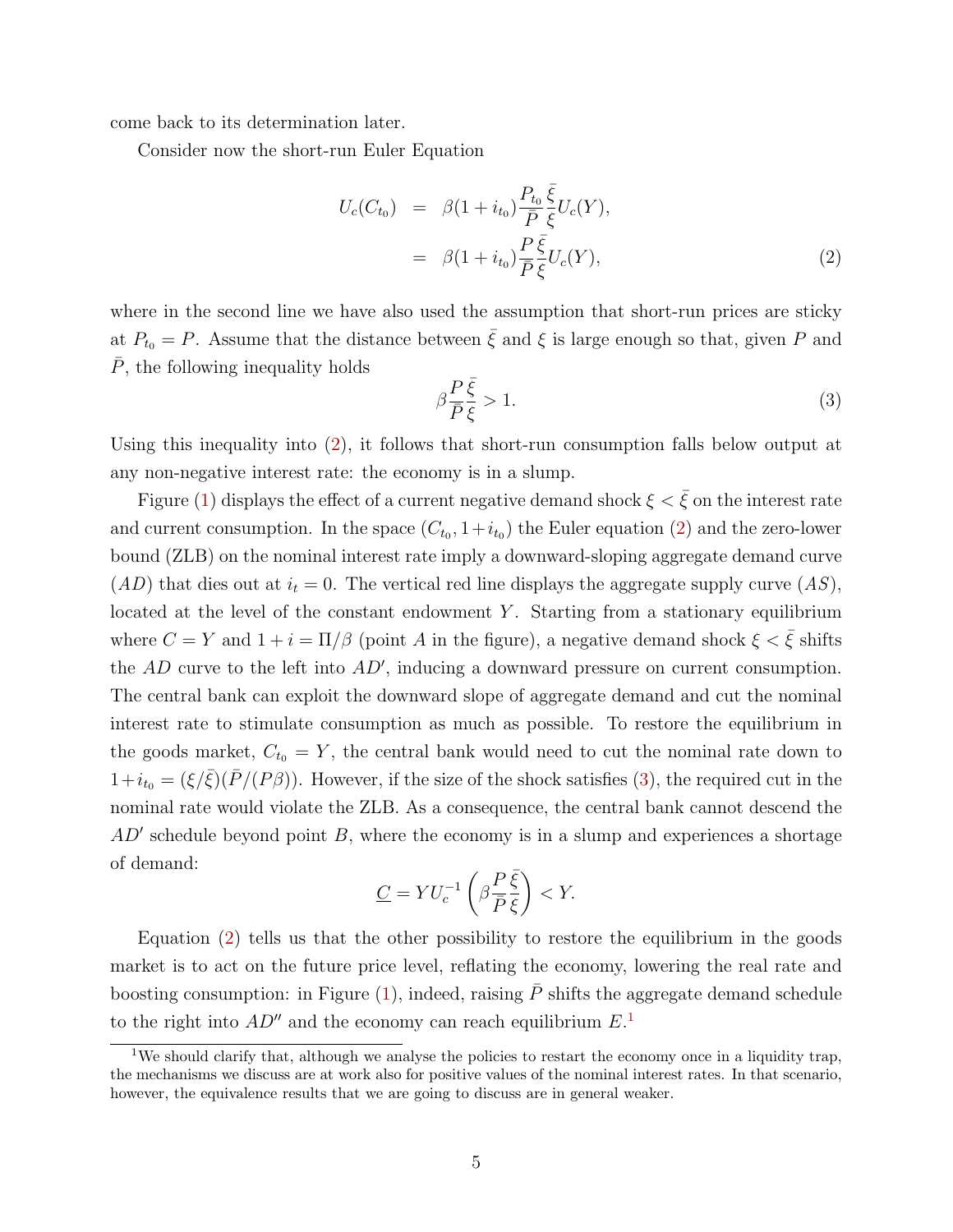<span id="page-7-0"></span>

**Figure 1:** The effects of a negative preference shock  $\xi < \bar{\xi}$ : AD shifts to the left into AD' and the economy falls in a slump  $(C < Y)$  due to the ZLB, unless the central bank reflates the economy and shifts  $AD'$  to the right into  $AD''$ .

To understand the policies that can reflate the economy, we now move to study how the long-run price level is determined. Note indeed, that we did say something on the long-run inflation rate but not on the level of prices at time  $t_0 + 1$ .

At time  $t_0 + 1$  the intertemporal budget constraint of the consumer holds with equality

<span id="page-7-1"></span>
$$
\sum_{t=t_0+1}^{\infty} \beta^{t-t_0-1} \left( C_t + \frac{i_t}{1+i_t} \frac{M_t}{P_t} \right) = \frac{W_{t_0+1}}{P_{t_0+1}} + \sum_{t=t_0+1}^{\infty} \beta^{t-t_0-1} \left( Y_t - \frac{T_t}{P_t} \right)
$$
(4)

where  $T_t$  are lump-sum taxes levied by the treasury and the time  $t_0 + 1$  nominal wealth of the household is

$$
W_{t_0+1} = B_{t_0} + (1 + \delta Q_{t_0+1})D_{t_0} + X_{t_0} + M_{t_0}.
$$

Four securities are available to households. They can save or borrow in risk-free bonds, B, and hold central bank's reserves,  $X$ ; both securities pay the risk-free interest rate i. They can also save or borrow using long-term bonds, D, which pay a decaying coupon  $\delta$  and sell at price  $Q_t$ . Finally, they can hold physical money which does not pay any interest rate. For the services that real money balances supply, households need to pay a price, given by the foregone interest rate on bonds. The overall cost of holding real money balances is captured by the second addendum on the left-hand side of  $(4)$ . Note that in  $(4)$ , the real interest rate is set at  $1/\beta$  as it is implied by long-run equilibrium conditions. We can now add other results from the long-run equilibrium to simplify [\(4\)](#page-7-1). First, equilibrium in the goods market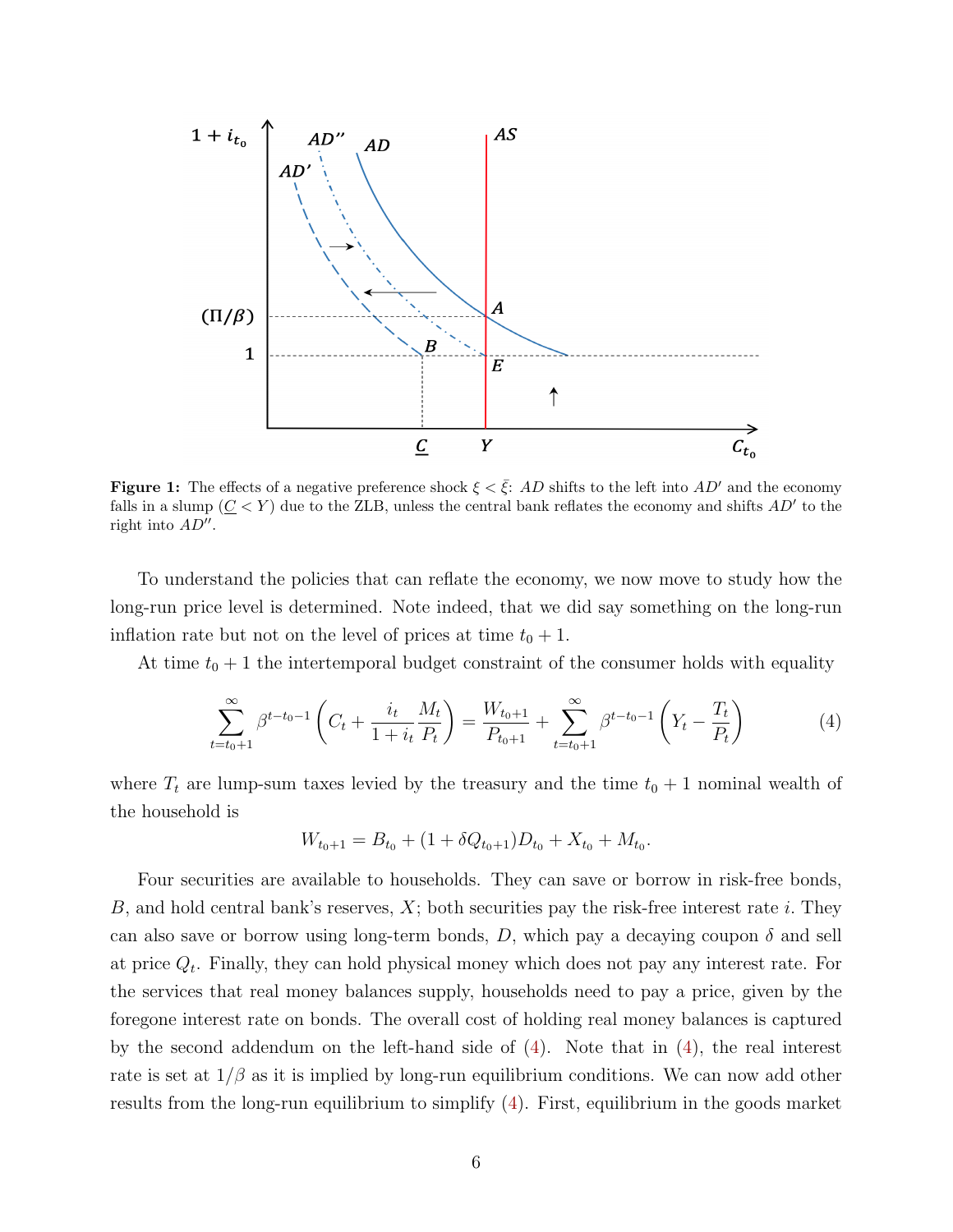implies that  $C_t = Y$  for each  $t \ge t_0 + 1$ . Moreover equilibrium in the money market implies a demand of real money balances of the following form

<span id="page-8-2"></span>
$$
\frac{M_t}{P_t} \ge L(Y, i_t) \tag{5}
$$

which holds with equality whenever the interest rate is positive.<sup>[2](#page-8-0)</sup> Real money balances are a negative function of the nominal interest rate and positively related with output. Since in the long run  $i = \beta^{-1}\Pi - 1$ , then  $M_t/P_t = L(Y, \beta^{-1}\Pi - 1)$  for any  $t \ge t_0 + 1$ . Moreover the price of long-term bond will satisfy the no-arbitrage condition

$$
Q_t = \beta \frac{P_t}{P_{t+1}} \frac{\xi_{t+1} U_c(C_{t+1})}{\xi_t U_c(C_t)} (1 + \delta Q_{t+1})
$$

and therefore using the Euler equation we get

$$
Q_t = \frac{(1 + \delta Q_{t+1})}{1 + i_t}.
$$

We can substitute the above restrictions in  $(4)$  to obtain

$$
\sum_{t=t_0+1}^{\infty} \beta^{t-t_0-1} \left( \frac{T_t}{P_t} \right) + S(\Pi, Y) = \frac{B_{t_0} + X_{t_0} + M_{t_0} + Q_{t_0} D_{t_0}}{P_{t_0+1}}.
$$

in which we have defined the present-discounted value of seigniorage as

$$
S(\Pi, Y) \equiv \frac{\Pi - \beta}{\Pi(1 - \beta)} L\left(Y, \frac{\Pi}{\beta} - 1\right).
$$

The above equilibrium condition requires the long-run real value of the liabilities of the whole government to be equal to the present discounted value of taxes (first term on the left-hand side) plus seigniorage revenues (the second term on the left-hand side).

Assuming that there is an appropriate tax policy  $\{T_t/P_t = \tau_t\}$  consistent with the above constraint and the price level  $\overline{P}$  at time  $t_0 + 1$ , we can finally write:

<span id="page-8-1"></span>
$$
\sum_{t=t_0+1}^{\infty} \beta^{t-t_0-1} \tau_t + \frac{\Pi - \beta}{\Pi (1-\beta)} L\left(Y, \frac{\Pi}{\beta} - 1\right) = \frac{B_{t_0} + X_{t_0} + M_{t_0} + Q_{t_0} D_{t_0}}{\bar{P}}.
$$
(6)

We have now all the ingredients to investigate what are the policy options to reflate the economy and stimulate consumption in the short run.

To proceed we should make an important observation and distinguish two cases. The key

<span id="page-8-0"></span><sup>2</sup>Please refer to the Appendix for a more detailed description of the model.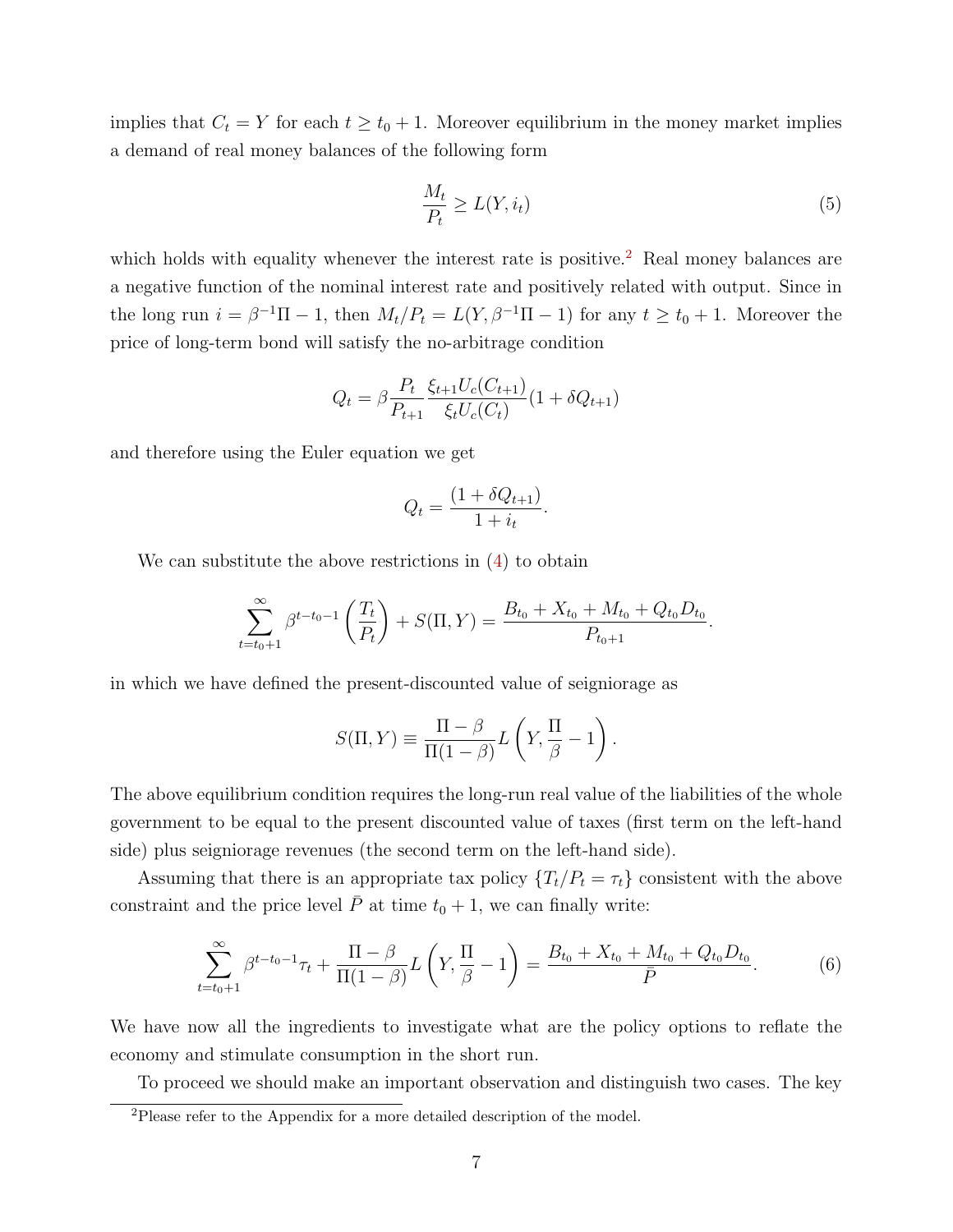observation is to note that the central bank has an important and exclusive power in the economy: its liabilities define the unit of account of the monetary system and therefore they are – in nominal terms – risk free by definition. This means that the central bank does not have to satisfy a solvency constraint like all other agents in the economy: its dollar obligations can always be fulfilled just by printing new dollars. In other words, while a treasury bill is redeemable for dollars, a dollar bill is only redeemable for itself.

This peculiar feature of the central bank suggests we should distinguish two cases. In the first case, appropriate institutional arrangements make the properties of central bank's liabilities extend to the treasury's as well, in what we can call a consolidated view of the whole government. In the second case, the two institutions are separate and the treasury is therefore not different from any other agent in the economy and it needs to satisfy a standard solvency condition to determine the market value of its debt.<sup>[3](#page-9-0)</sup>

We start from the first case of a consolidated budget constraint for the government.

#### 3 Central bank and treasury acting together

Consider the case in which the central bank backs the treasury's liabilities and therefore the risk-free property of its liabilities extends to the treasury's. Equation [\(6\)](#page-8-1) holds and is key to determine the long-run price level

<span id="page-9-1"></span>
$$
\bar{P} = \frac{B_{t_0} + X_{t_0} + M_{t_0} + Q_{t_0} D_{t_0}}{\sum_{t=t_0+1}^{\infty} \beta^{t-t_0-1} \tau_t + S(\Pi, Y)}.
$$
\n(7)

To complete the analysis, consider the budget constraint of the government in period  $t_0$ 

<span id="page-9-3"></span>
$$
B_{t_0} + X_{t_0} + M_{t_0} + Q_{t_0}D_{t_0} = B_{t_0 - 1} + X_{t_0 - 1} + M_{t_0 - 1} + (1 + \delta Q_{t_0})D_{t_0 - 1} - T_{t_0},
$$
 (8)

where on the left-hand side we have used the fact that the nominal interest rate is at the ZLB in the current period  $i_{t_0} = 0$ .

Equation [\(7\)](#page-9-1) shows the alternative policy options to reflate the economy.

The first one is to raise the numerator of [\(7\)](#page-9-1), ceteribus paribus, the so called "helicopter money" , where the government (treasury or central bank) increases permanently the long-run nominal liabilities – namely  $B_{t_0}$ ,  $X_{t_0}$ ,  $M_{t_0}$  or  $D_{t_0}$  – to finance a tax cut in the short run.<sup>[4](#page-9-2)</sup> Since the short-run nominal interest rate is zero, all these possibilities are equivalent, as shown in [\(8\)](#page-9-3). Indeed, given that all government's liabilities have the special properties of central bank's

<span id="page-9-2"></span><span id="page-9-0"></span> ${}^{3}$ See Buiter (2014) and Benigno (2020) for a discussion of this point.

<sup>4</sup>Some equivalence results are going to break at positive short-run interest rate, but not the overall argument on the general effectiveness of the policies proposed.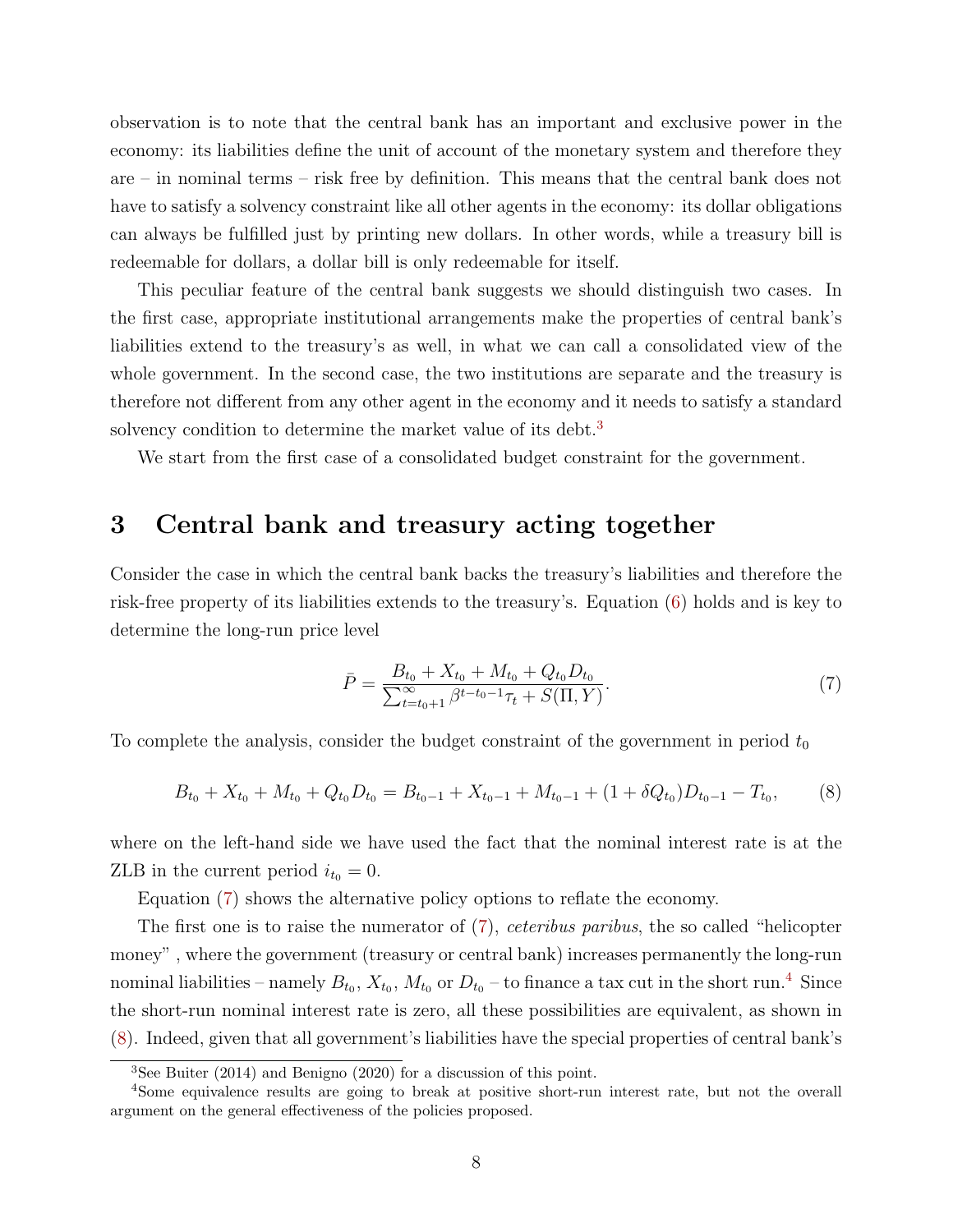liabilities, it does not really matter whether it is the treasury or the central bank that raises its own liabilities. Moreover, equation [\(8\)](#page-9-3) clarifies that the increase in government liabilities outstanding at  $t_0 + 1$  can be generated by a tax cut at  $t_0$  and therefore a larger current primary deficit. This larger deficit can equivalently be financed issuing either short-term or long-term treasury's debt, which can equivalently be held by either the private sector or the central bank. In the former case  $B_{t_0}$  or  $D_{t_0}$  increase for given  $X_{t_0}$  and  $M_{t_0}$ , while in the latter case the opposite occurs, as the central bank raises its liabilities – either money or reserves – to absorb the new issuance of treasury's debt, leaving unchanged the stock of debt held by the private sector  $(B_{t_0} \text{ and } D_{t_0})$ . For this policy option to succeed, equation [\(7\)](#page-9-1) clarifies that it is important that the denominator does not change (at least not proportionally): the treasury should therefore commit to leave its future tax policy unchanged.<sup>[5](#page-10-0)</sup> In this setup, this is feasible, since there is no solvency constraint required on the treasury once consolidated with the central bank.

It is useful to visualise results using a simple  $AD-AS$  logic. We can use [\(4\)](#page-7-1) to write long-run consumption as

<span id="page-10-1"></span>
$$
\bar{C} = (1 - \beta) \left\{ \frac{B_{t_0} + X_{t_0} + M_{t_0} + Q_{t_0} D_{t_0}}{\bar{P}} + \sum_{t = t_0 + 1}^{\infty} \beta^{t - t_0 - 1} (Y - \tau_t) - S(\Pi, Y) \right\}.
$$
 (9)

Assuming that the private sector is a net creditor with respect to the government (i.e.  $B_{t_0}$  +  $X_{t_0} + M_{t_0} + Q_{t_0} D_{t_0} > 0$ , then equation [\(9\)](#page-10-1) implies a negative relationship between long-run prices and consumption. This relationship is plotted in Figure [2](#page-11-0) as an AD equation together with the AS equation of constant long-run output.

An increase in the long-run government's nominal liabilities stimulates aggregate demand, which shifts to the right into  $AD'$ , thereby pushing up prices and moving the equilibrium from  $E$  to  $E'$ .

Equation [\(7\)](#page-9-1) suggests two alternative policy options to reflate the economy, which work through a reduction in the denominator. The first alternative is a treasury's commitment to lower real taxes in the long run, given an unchanged path of liabilities carried from  $t_0$ . The second alternative is a central bank's commitment to lower the present discounted value of seigniorage revenues by changing the inflation target Π. The sign of the required change in Π is ambiguous, and depends on whether seigniorage evaluated at the target rate of inflation,  $\Pi$ , is increasing or decreasing in  $\Pi$ . As equation [\(9\)](#page-10-1) shows, both policies imply a positive wealth effect on long-run consumption, thus producing upward pressures on nominal spending, shifting aggregate demand to the right into  $AD'$  in Figure  $(2)$ , and thereby reflating

<span id="page-10-0"></span><sup>5</sup>This is therefore an example of "unbacked fiscal expansion", in the words of Jacobson, Leeper and Preston (2019).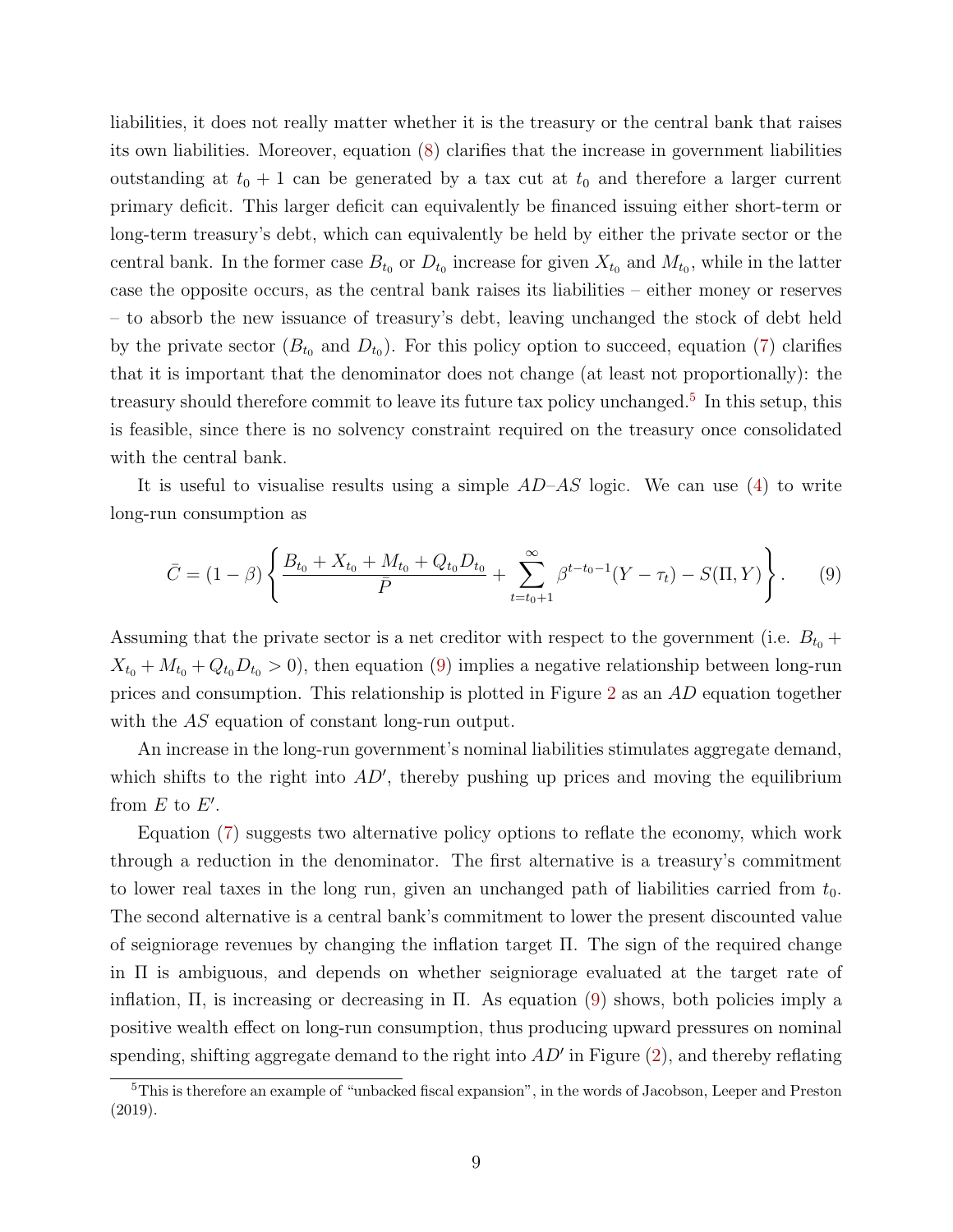<span id="page-11-0"></span>

Figure 2: Reflating the economy when the government faces a consolidate budget constraint.

the economy.

## 4 Central bank acting alone

Consider now the case in which the central bank does not directly back treasury's liabilities. In this case, the treasury should be subject to a standard solvency condition of the following form

<span id="page-11-1"></span>
$$
\sum_{t=t_0+1}^{\infty} \beta^{t-t_0-1} \left( \frac{T_t}{P_t} + \frac{T_t^C}{P_t} \right) = \frac{B_{t_0}^T}{P_{t_0+1}} + \frac{Q_{t_0} D_{t_0}^T}{P_{t_0+1}},
$$
\n(10)

at any equilibrium price, in which  $B<sup>T</sup>$  and  $D<sup>T</sup>$  is total short and long-term treasury's debt. Given the remittances received from the central bank,  $T_t^C$ , the treasury should adjust taxes in a way to back its short and long-term liabilities at any equilibrium prices. If taxes are not adjusted, then treasury should default at least partially on its debt obligation and the above condition will hold at any equilibrium price with the right-hand side adjusting for the recovery rate on debt. This implies that by no means treasury's debt can be considered wealth for the private sector, since any increase in debt should be offset by either a corresponding increase in the present discounted value of future taxes or a (partial) default on it.

Note that in equilibrium the short-term debt issued by the treasury is held by the central bank and by the private sector

$$
B^T = B^C + B,
$$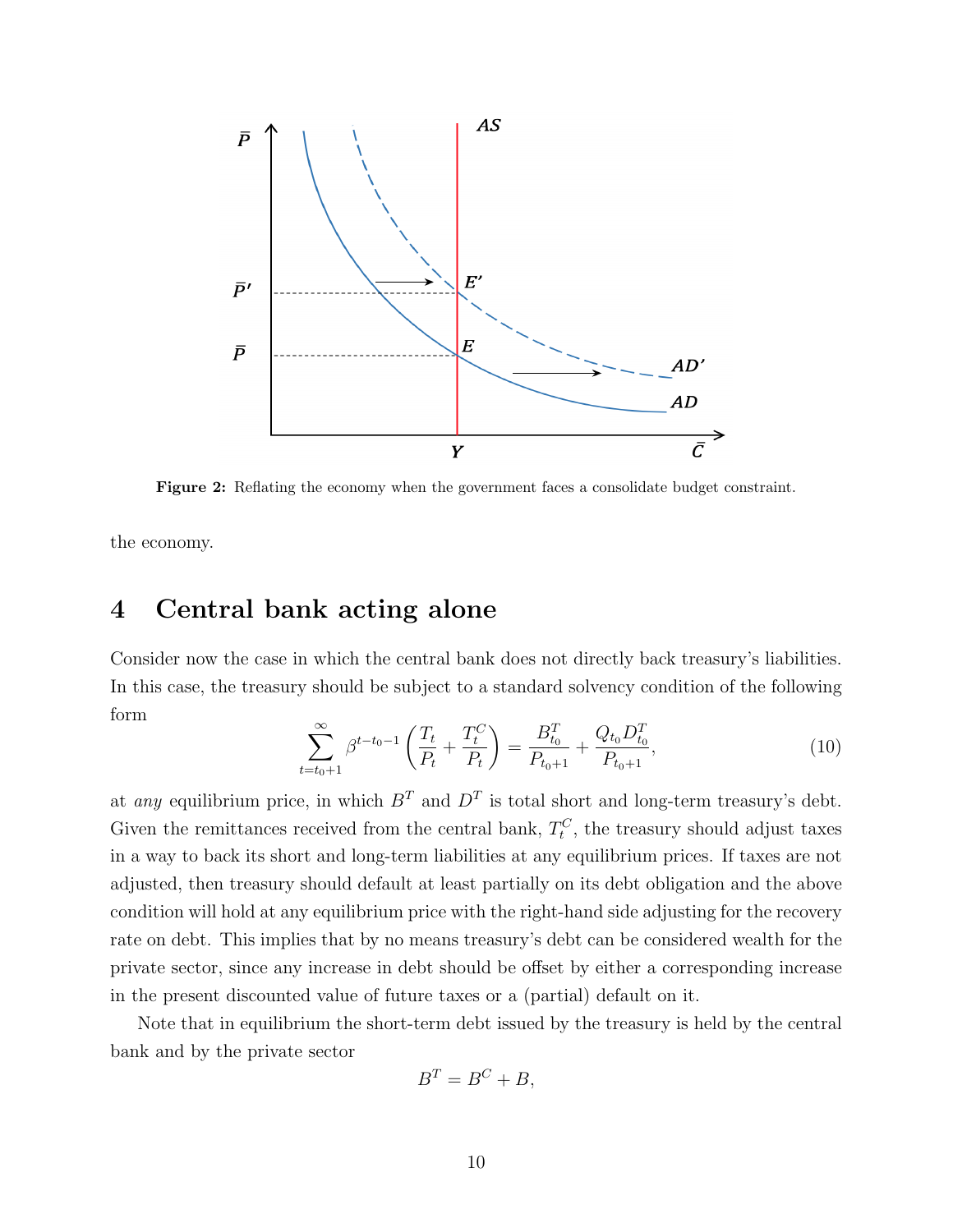while the following condition holds for long-term debt

$$
D^T = D^C + D.
$$

Using these equilibrium conditions together with  $(10)$  into  $(4)$ , we obtain the relevant equilibrium condition to determine the price level at time  $t_0 + 1$ :

$$
\sum_{t=t_0+1}^{\infty} \beta^{t-t_0-1} \left( \frac{T_t^C}{P_t} \right) = S(Y, \Pi) + \frac{Q_{t_0} D_{t_0}^C + B_{t_0}^C - X_{t_0} - M_{t_0}}{P_{t_0+1}}.
$$

Consider a real value of remittances  $T_t^C/P_t = \tau_t^C$  consistent with the price level  $\bar{P}$  then we can write

$$
\sum_{t=t_0+1}^{\infty} \beta^{t-t_0-1} \tau_t^C = S(Y, \Pi) + \frac{Q_{t_0} D_{t_0}^C + B_{t_0}^C - X_{t_0} - M_{t_0}}{\bar{P}}
$$

and therefore

<span id="page-12-0"></span>
$$
\bar{P} = \frac{N_{t_0}}{\sum_{t=t_0+1}^{\infty} \beta^{t-t_0-1} \tau_t^C - S\left(Y, \Pi\right)}
$$
(11)

where central bank's net worth is defined as

$$
N_t \equiv Q_t D_t^C + \frac{B_t^C - X_t}{1 + i_t} - M_t
$$

which at time  $t_0$  is equal to

$$
N_{t_0} \equiv Q_{t_0} D_{t_0}^C + B_{t_0}^C - X_{t_0} - M_{t_0},
$$

given that the nominal interest rate is zero in the short run.

To complete the analysis, note that the law of motion of net worth is given by

<span id="page-12-1"></span>
$$
N_{t_0} = N_{t_0 - 1} + \Psi_{t_0} - T_{t_0}^C,\tag{12}
$$

where central bank's profits are

$$
\Psi_t = i_{t-1}(N_{t-1} + M_t) + (r_t - i_{t-1})Q_{t-1}D_{t-1}^C,
$$

having defined as  $r_t$  the return on long term securities, i.e.  $1 + r_t = (1 + \delta Q_t^C)/Q_{t-1}^C$ . In the short run, at the zero nominal interest rates, profits are just given by the excess return on long-term bonds

$$
\Psi_{t_0} = (r_{t_0} - i_{t_0-1})Q_{t_0-1}D_{t_0-1}^C
$$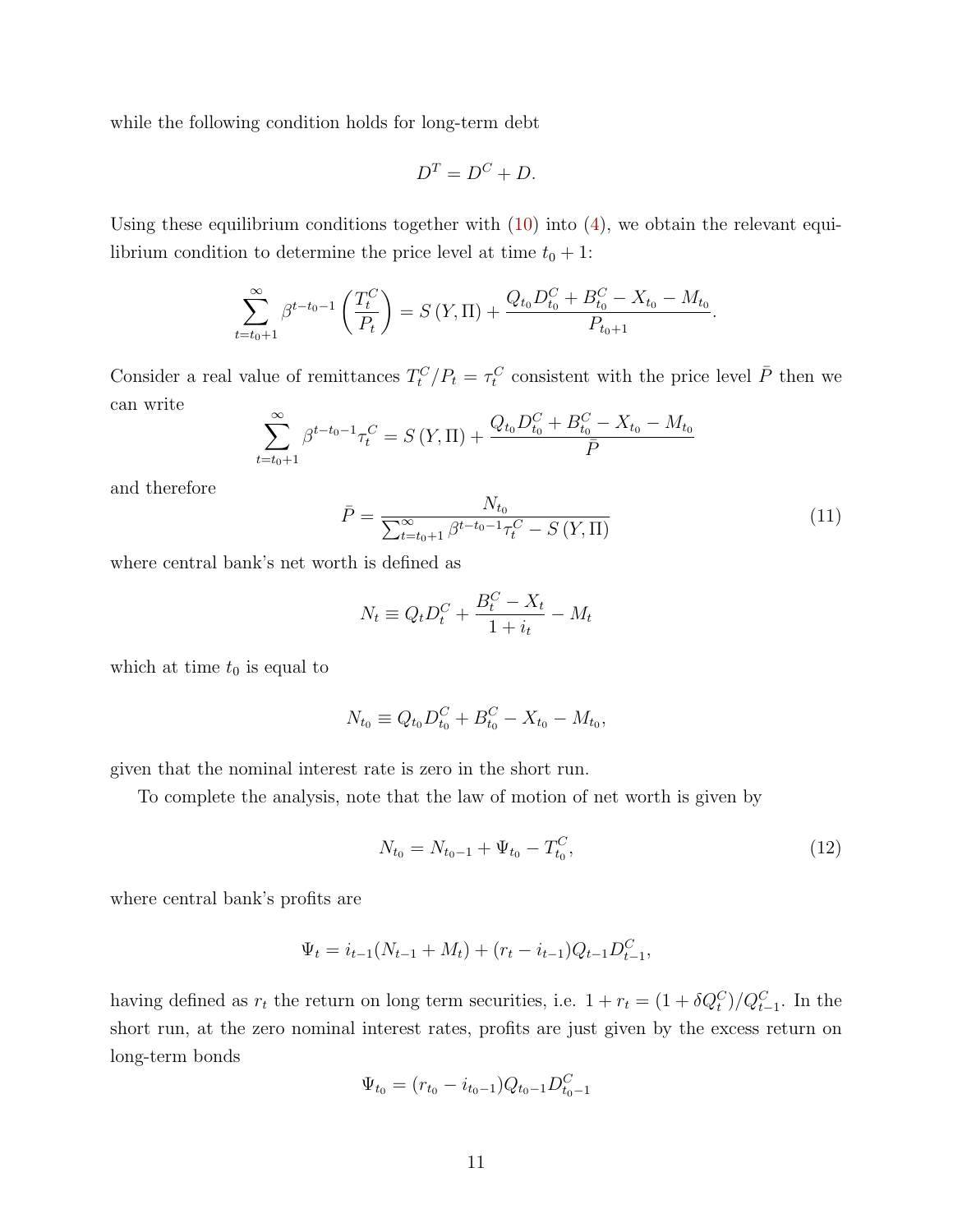held from time  $t_0 - 1$ .<sup>[6](#page-13-0)</sup>

The central bank – and only the central bank – has now several policy options available to reflate the economy, as implied by condition [\(11\)](#page-12-0). First, it could act on the numerator of [\(11\)](#page-12-0), by raising its net worth, ceteribus paribus. This can be accomplished by reducing short-run transfers to the treasury, as shown by [\(12\)](#page-12-1), which implies higher current taxes for the private sector.

To understand the intuition behind this apparently counterintuitive mechanism, notice that since the Treasury now must satisfy equation [\(10\)](#page-11-1) and therefore its debt cannot be private wealth, the net position of the private sector will mirror that of the central bank only: a positive net worth for the central bank corresponds to a net debt position of the private sector. Accordingly, an increase in the net asset position of the central bank implies a larger net debt position for the private sector: the latter therefore borrows more, but for that borrowing to be sustainable at the equilibrium level of consumption, i.e.  $\overline{C} = Y$ , the price level should increase to reduce the real value of household's debt.

The alternative policy options to achieve the same allocation work through changing the denominator of [\(11\)](#page-12-0). The central bank could commit to reduce the present-discounted value of real remittances transferred in the long run, which at the end means higher taxes for the households. But the mechanism is similar as above, since the reduction in the presentdiscounted value of net income for the households makes their debt position unsustainable at the equilibrium level of consumption. Therefore an increase in the price level is required in the new equilibrium to reduce the real value of debt for households. By the same logic, committing to an increase in future seigniorage revenues can now reflate the economy.

Visualising the results through the  $AD-AS$  graphical analysis proves particularly useful in this case. Consider again the long-run consumption function given by [\(4\)](#page-7-1). However, equation [\(10\)](#page-11-1) now holds, saying that treasury's debt cannot be private wealth. Therefore, combining  $(4)$  and  $(10)$ , we get

<span id="page-13-1"></span>
$$
\bar{C} = (1 - \beta) \left\{ -\frac{Q_{t_0} D_{t_0}^C + B_{t_0}^C - X_{t_0} - M_{t_0}}{\bar{P}} + \sum_{t=t_0+1}^{\infty} \beta^{t-t_0-1} (Y + \tau_t^C) - S(\Pi, Y) \right\},
$$
(13)

which clarifies that the net position of the private sector mirrors that of the central bank only. If central bank's net worth outstanding in the long run is positive  $(N_{t_0} \equiv Q_{t_0} D_{t_0}^C + B_{t_0}^C - X_{t_0} M_{t_0} > 0$ ) then the private sector becomes net debtor with respect to the wealth position that matters for its consumption, and equation [\(13\)](#page-13-1) now implies a positive relationship between long run consumption and price level (AD schedule in Figure [3\)](#page-14-0).

<span id="page-13-0"></span><sup>&</sup>lt;sup>6</sup>Note that  $r_{t_0}$  can be different from  $i_{t_0-1}$ , because of the surprises in policy and shock that can happen at time  $t_0$ .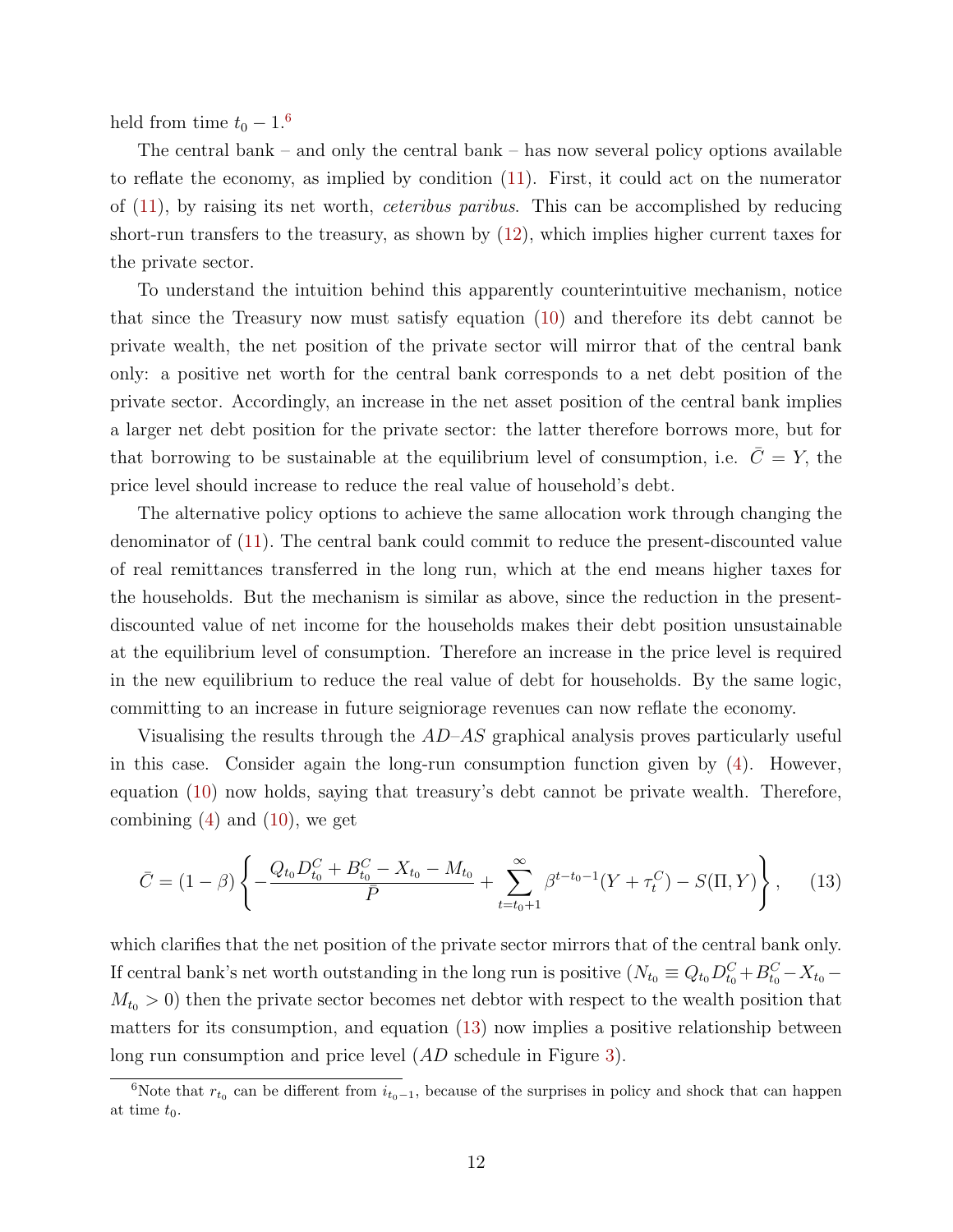<span id="page-14-0"></span>

Figure 3: Reflating the economy when the central bank acts alone: the case of positive net worth.

An increase in central bank's net worth (as well as a reduction in future remittances or an increase in seigniorage revenues) then reduces aggregate demand and shifts the AD schedule to the left into  $AD'$ . However, this is exactly what it is needed to boost the price level, since the fall in aggregate demand is implied by the deterioration of the net debt position of the private sector, which can be offset by an increase in prices. However, Figure [3](#page-14-0) shows an important shortcoming of this policy response, related to the positive slope of the AD schedule: the adjustment mechanism relies critically on the full flexibility of prices in the long run. Indeed, if prices were not flexible enough to fully adjust at the time in which the central bank raises its net worth, then this policy can actually prolong the slump, as consumption falls at any price below the market clearing one. Note the difference with respect to the downward sloping AD schedule of Figure [2,](#page-11-0) in which consumption instead rises, were prices adjusting sluggishly.

However, equations [\(11\)](#page-12-0) and [\(13\)](#page-13-1) suggest that there are still tools available to the central bank, which can work also with prices adjusting sluggishly and relate more directly to policy options discussed in the literature, such as "helicopter money".

Consider again the equilibrium condition

$$
\sum_{t=t_0+1}^{\infty} \beta^{t-t_0-1} \tau_t^C = S(Y, \Pi) + \frac{Q_{t_0} D_{t_0}^C + B_{t_0}^C - X_{t_0} - M_{t_0}}{\bar{P}}.
$$

The central bank can make its net worth negative, the numerator of the second addendum on the right-hand side of the above equation. This can be done by making a large transfer to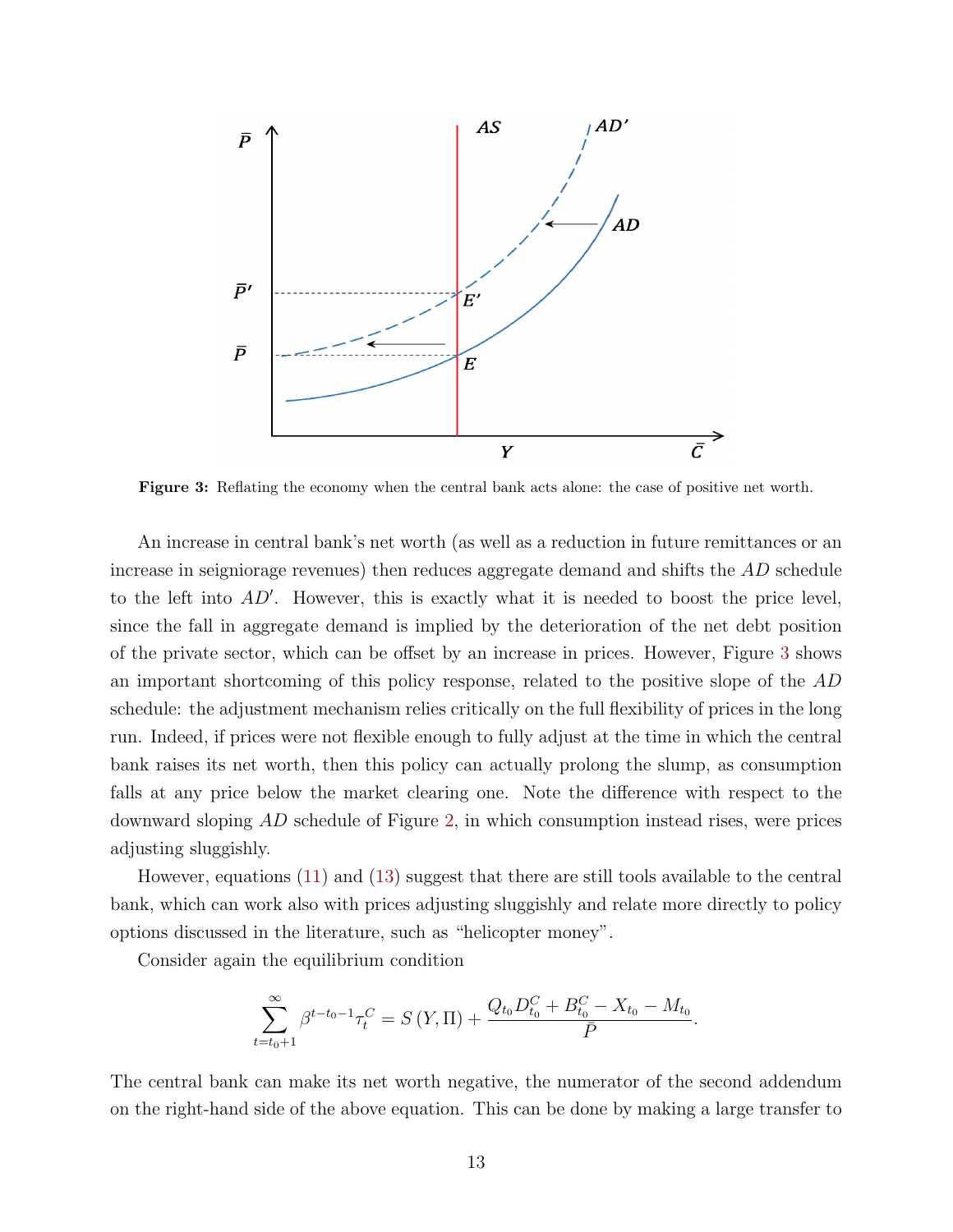

Figure 4: Reflating the economy when the central bank acts alone: "helicopter money" through negative net worth.

the treasury at time  $t_0$ , as implied by equation [\(12\)](#page-12-1), which will be immediately transferred to the private sector by the treasury through a matching tax cut, to satisfy equation  $(10).7$  $(10).7$  $(10).7$ This policy therefore involves issuing new central bank's liabilities (or writing off some assets from the central bank's balance sheet, or both) to finance a large transfer to the treasury that translates into a tax cut for the private sector: this is the sense in which this option belongs to the class of policies labelled "helicopter money".

Equation [\(11\)](#page-12-0), however, shows that this policy should be complemented with further actions in order for the price level to be positive and consistent with an equilibrium. Indeed, if the numerator in [\(11\)](#page-12-0) turns negative, so should the denominator. Therefore, it should be that

$$
\sum_{t=t_0+1}^{\infty} \beta^{t-t_0-1} \tau_t^C < S\left(Y, \Pi\right),
$$

which can be obtained by either lowering the present-discounted value of the remittances in the long run or by raising seigniorage revenues through an increase in the inflation target, if seigniorage is on the left side of the Laffer curve.

Figure [3](#page-14-0) shows how the way this policy works is similar to the "helicopter money" experiment. In particular, the central bank's transfer at  $t_0$  is reflected in lower taxes to the households in the short run and into an improvement in the net financial position of the private sector in the long run. The latter boosts aggregate demand in  $t_0 + 1$  and shifts the

<span id="page-15-0"></span><sup>&</sup>lt;sup>7</sup>See Benigno and Nisticò (2020) for proof that a simple tax rule satisfying restriction [\(10\)](#page-11-1) requires the treasury to rebate to the private sector any remittances received by the central bank, period by period.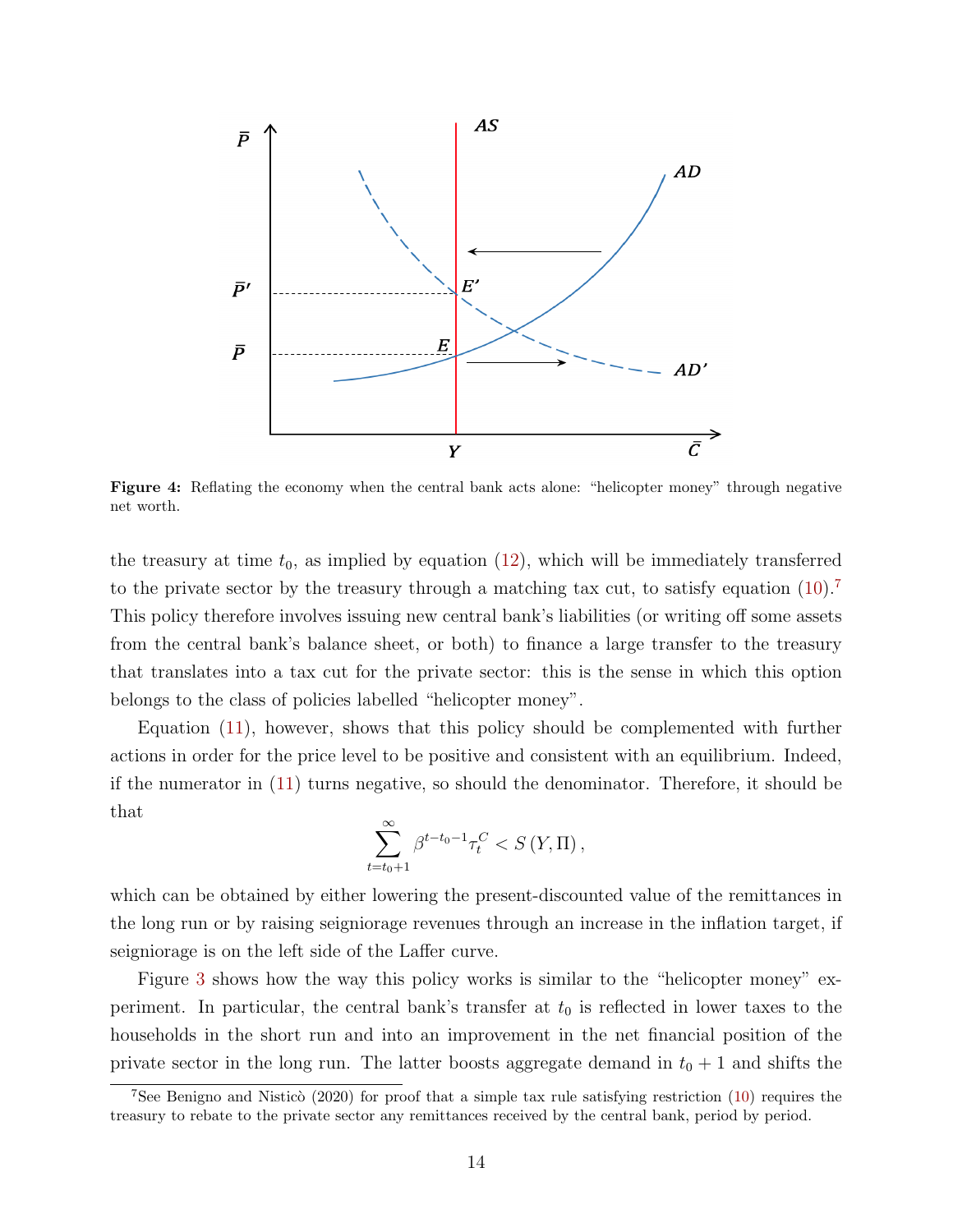AD schedule to the right. However, equation  $(13)$  implies that if central bank's net worth turns negative, the private sector experiences positive wealth effect. Indeed, the reason why upward pressures on aggregate demand turn out to be inflationary (as opposed to before) is that a current transfer large enough to make central bank's net worth negative not only shifts the AD schedule to the right, but it also flips it into a negatively-sloped curve. It is precisely this switch in the slope of the AD schedule that allows the central bank to reflate the economy through an upward pressures on aggregate demand in the long-run: since the economy is already at full capacity in the long run, the surge in aggregate demand is reflected into higher long-run prices.

#### 5 Conclusion

This paper studies the economics behind policies available to take an economy out of a slump. We consider a simple endowment economy where time is divided into a short-run period and a long-run period. In the short run prices are fixed and the private sector is hit by a large negative demand shock that takes the economy in a slump, because the interest-rate cut required to offset the demand shock cannot be implemented as it would violate the zerolower-bound constraint. In the long run, prices are perfectly flexible, the demand shock is back at its steady-state value and the economy is at the stationary equilibrium.

We first show that, with short-run price rigidities, the only way to take the economy out of the slump is to induce an increase in the future price level, which then boosts current consumption through the implied reduction in the real interest rate, even when the nominal interest rate is stuck at zero.

We then explore how to reflate the economy depending on specific institutional arrangements between treasury and central bank.

In the case in which the central bank explicitly and directly backs the treasury's liabilities (i.e. when the government faces a consolidated budget constraint), one policy option is the standard specification of "helicopter money": a fiscal transfer to the private sector financed through an increase in monetary liabilities that is not reversed in the future through higher taxes. We show that this option is equivalent to at least three alternatives: i) financing the same fiscal transfer issuing treasury's debt, since in a consolidated view of the government there is really no difference between monetary and non-monetary liabilities; ii) committing to a future tax relief; iii) committing to a future decrease in seigniorage revenues, through a reduction in the long-run inflation target (if seigniorage is on the upward-sloping side of the Laffer curve).

If treasury's liabilities, instead, are not explicitly and fully backed by the central bank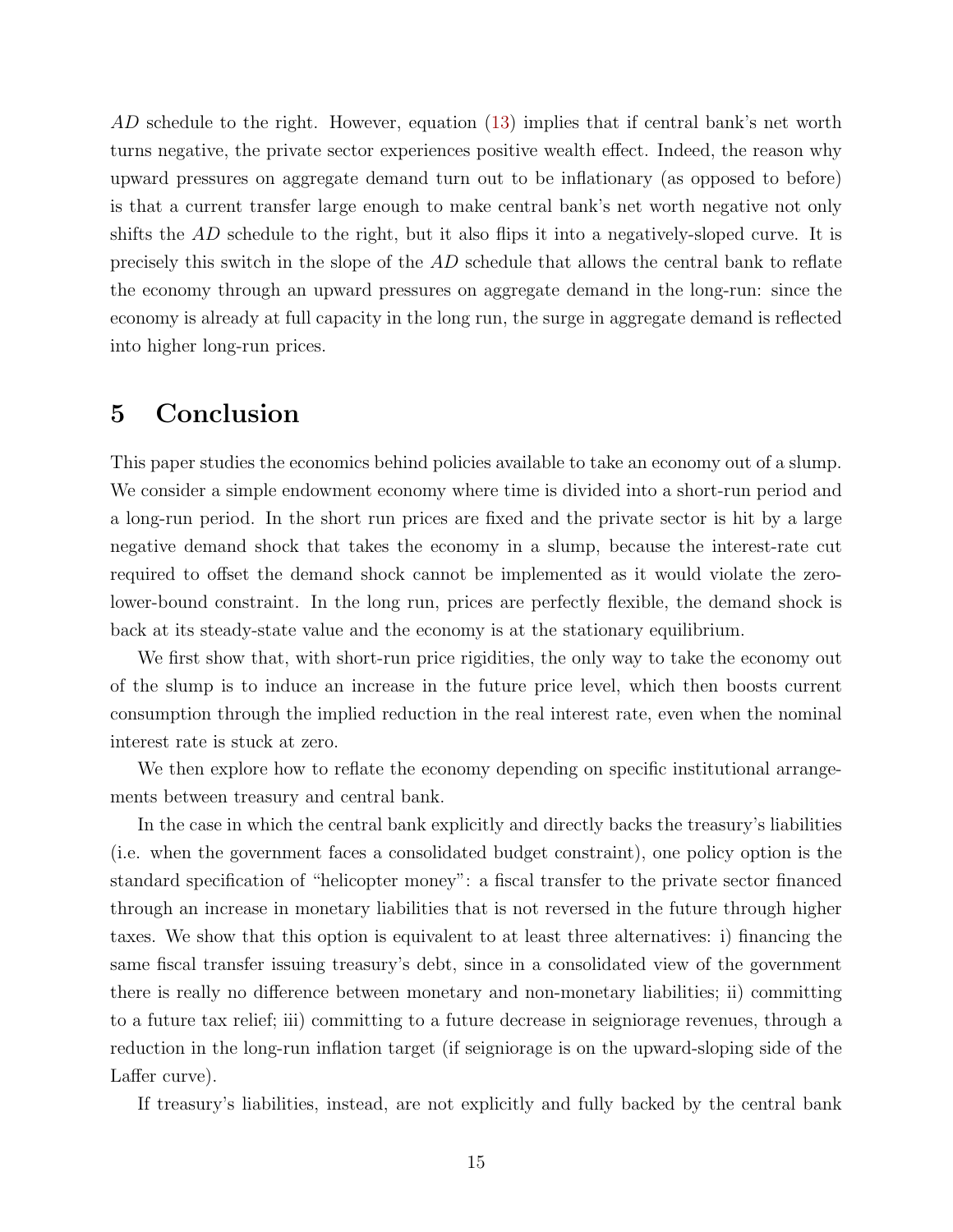(as in the case of the European Monetary Union) there are still some policy options available to the central bank. It is important in this case to realise that, since treasury's debt is not wealth for the private sector, the relevant net financial position of the latter mirrors that of the central bank alone. The central bank can therefore exploit this to create the necessary pressure on aggregate demand that induce the response on the long-run price level that is needed to boost current consumption.

We have kept our model simple and tractable as possible. Several extensions to avoid the limitations of our analysis can be pursued in future research. First, the model is basically characterised by only two periods. A proper dynamic extension could be helpful to understand the effectiveness of policies even in the medium run. Moreover, a dynamic model can allow to capture the endogenous duration of the zero-lower bound policies depending on the policies used to reflate the economy, along the lines of Eggertsson and Woodford (2003). This extension could interestingly break the equivalence between some of the policies discussed in this paper. An important assumption of our framework is the lump-sum nature of transfers or taxes between government and the private sector. This is motivated by the observation that fiscal policy can also be in a trap under certain shocks that bound the availability of effective tools to just lump-sum transfers.<sup>[8](#page-17-0)</sup> This assumption has diminished the effectiveness of fiscal policy, when the central bank does not fully back its liabilities, because Ricardian equivalence holds. Assuming distortionary taxes or productive public spending can, in general, give more role to fiscal policy to boost the economy out of the slump, as discussed by Eggertsson (2011). It would be interesting to compare the effectiveness of alternative fiscal tools with those proposed in this work.

<span id="page-17-0"></span><sup>8</sup>This class of shocks certainly include the current pandemic crisis, where health-policy measures induce a contraction in labor supply that cannot be offset using other fiscal tools like spending or changes in tax rates.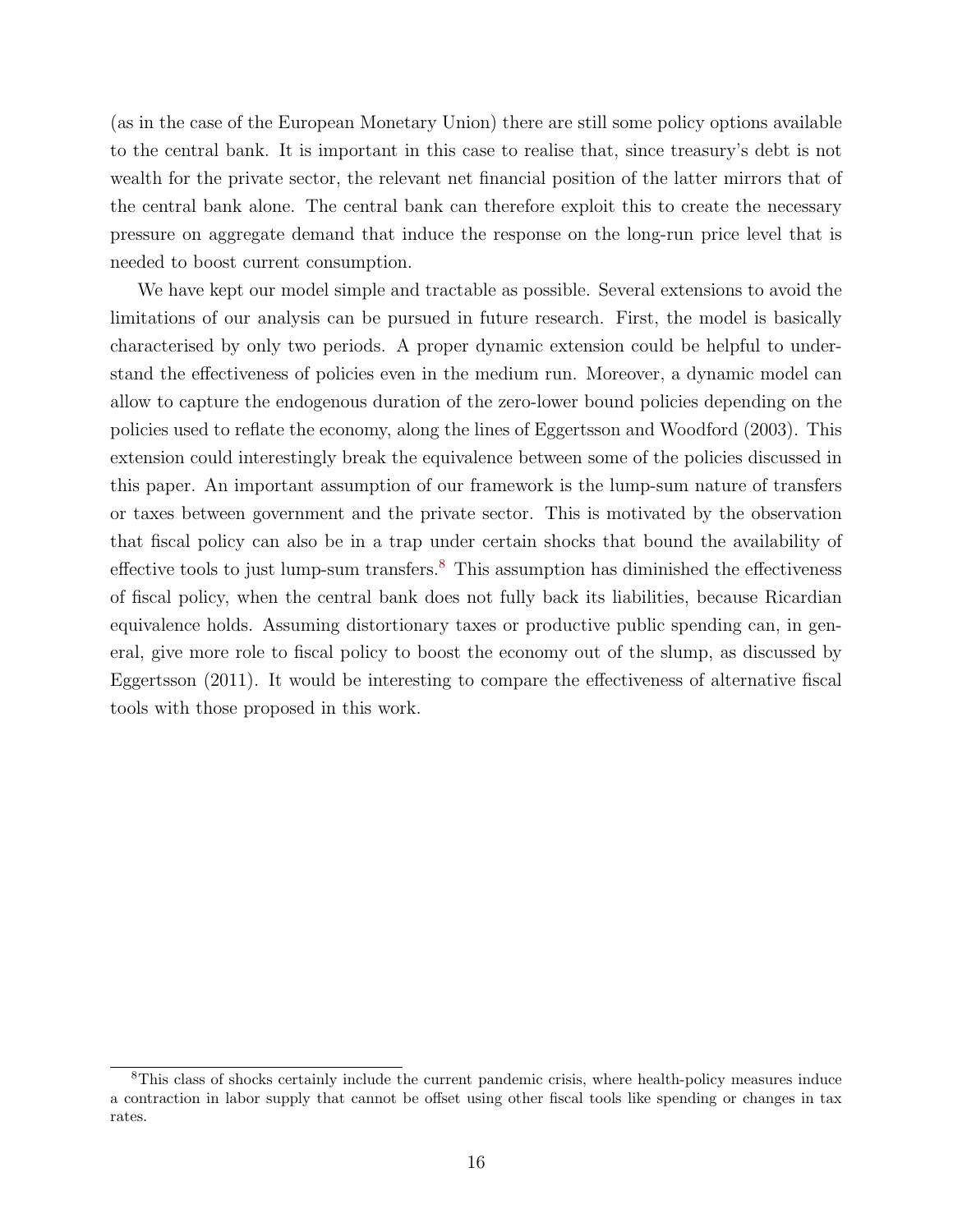#### References

- [1] Auerbach, A.J., Obstfeld, M., 2005. The Case for Open-Market Purchases in a Liquidity Trap. American Economic Review 95(1), 110-137.
- [2] Bernanke, B., 2002. Making Sure It Does not Happen Here. Speech before the National Economists Club, Washington, D.C.
- [3] Bernanke, B., 2003. Some Thoughts on Monetary Policy in Japan. Speech before the Japan Society of Monetary Economics, Tokyo.
- [4] Benigno, P., (2020). A Central Bank Theory of Price Level Determination. American Economic Journal Macroeconomics, forthcoming.
- [5] Benigno, P., Nisticò, S., 2020. Non-Neutrality of Open-Market Operations. American Economic Journal Macroeconomics, forthcoming.
- [6] Buiter, W.H., 2014. The Simple Analytics of Helicopter Money: Why it Works Always. Economics E-Journal 8, 1-51.
- [7] Del Negro, M., Sims, C., 2015. When Does a Central Bank's Balance Sheet Require Fiscal Support? Journal of Monetary Economics, 73: 1-19.
- [8] Eggertsson, G., 2011. What Fiscal Policy is Effective at Zero Interest Rates? NBER Macroeconomics Annual 2010, pp. 59-112.
- [9] Eggertsson, G., Woodford, M., 2003. Zero Bound on Interest Rates and Optimal Monetary Policy. Brookings Papers on Economic Activity 2003(1), 139-233.
- [10] Friedman, M., 1969. The Optimum Quantity of Money. In: The Optimum Quantity of Money and Other Essays, Aldine Press (Chicago, IL).
- [11] Galí, J., 2020. Helicopter Money: The Time is Now. Vox column, 17 March 2020.
- [12] Galí, J., 2020. The Effects of a Money-Financed Fiscal Stimulus. Journal of Monetary Economics, fothcoming.
- [13] Jacobson, M., Leeper, E., Preston B., 2019. Recovery of 1933. NBER Working Paper 25269.
- [14] Krugman, P., 1998. Its Baaack: Japans Slump and the Return of the Liquidity Trap. Brookings Papers on Economic Activity 1998(2), 137-205.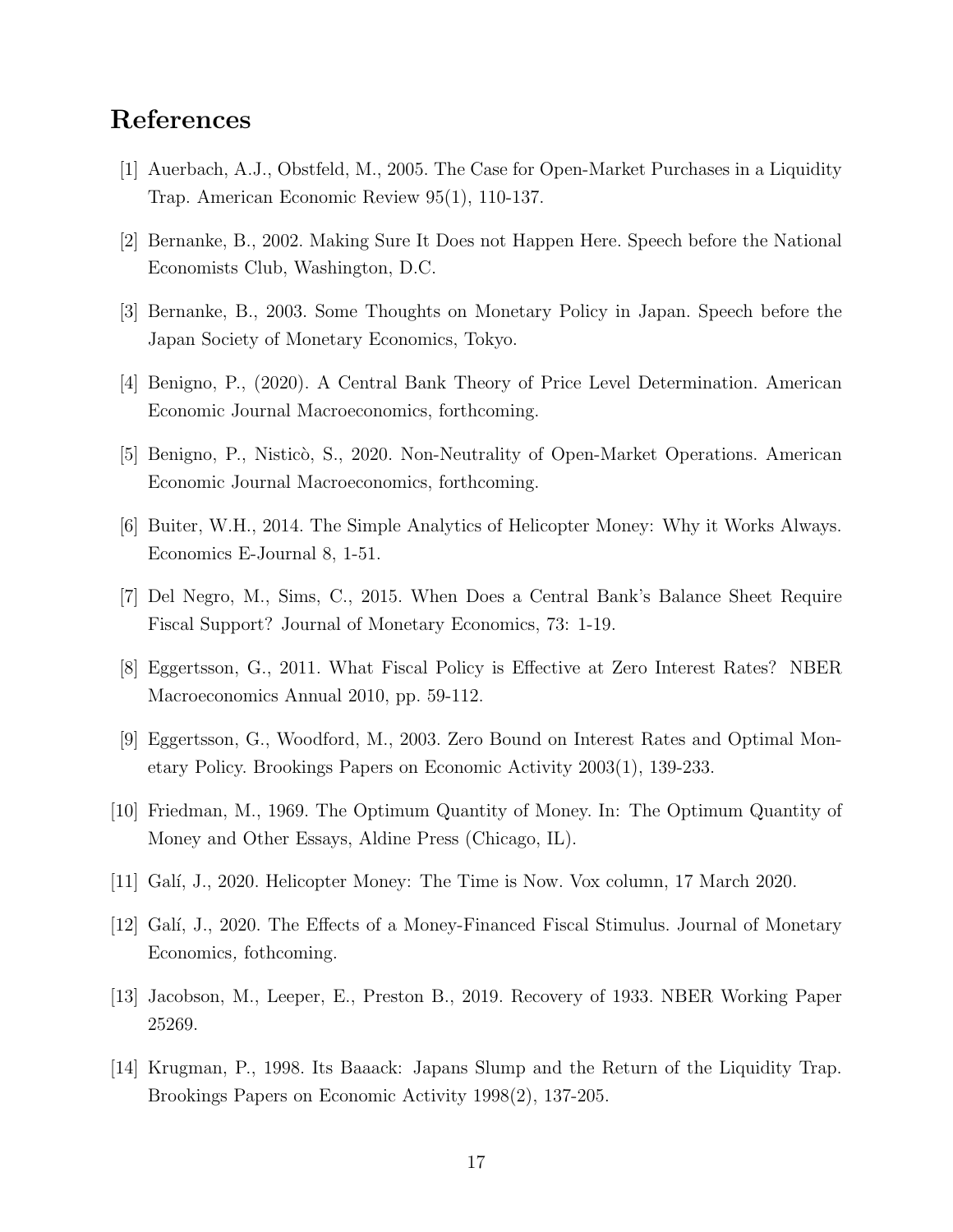- [15] Turner, A., 2013. Debt, Money, and Mephistopheles: How do we Get Out of this Mess?. Lecture delivered at the Cass Business School.
- [16] Turner, A., 2016. Between Debt and the Devil. Money, Credit and Fixing Global Finance. Princeton University Press.
- [17] Woodford, M., 1996. Control of the Public Debt: A Requirement for Price Stability. NBER WP#5684.
- [18] Woodford, M., 2000. Monetary Policy in a World without Money. International Finance 2(3): 229-260.
- [19] Woodford, M., 2001. Monetary Policy in the Information Economy. NBER Working Paper 8674
- [20] Woodford, M., 2012. Methods of Policy Accommodatin at the Interest Rate Lower Bound. In: The Changing Policy Landscape, Economic Policy Symposium Proceedings, Federal Reserve Bank of Kansas City, 185-288.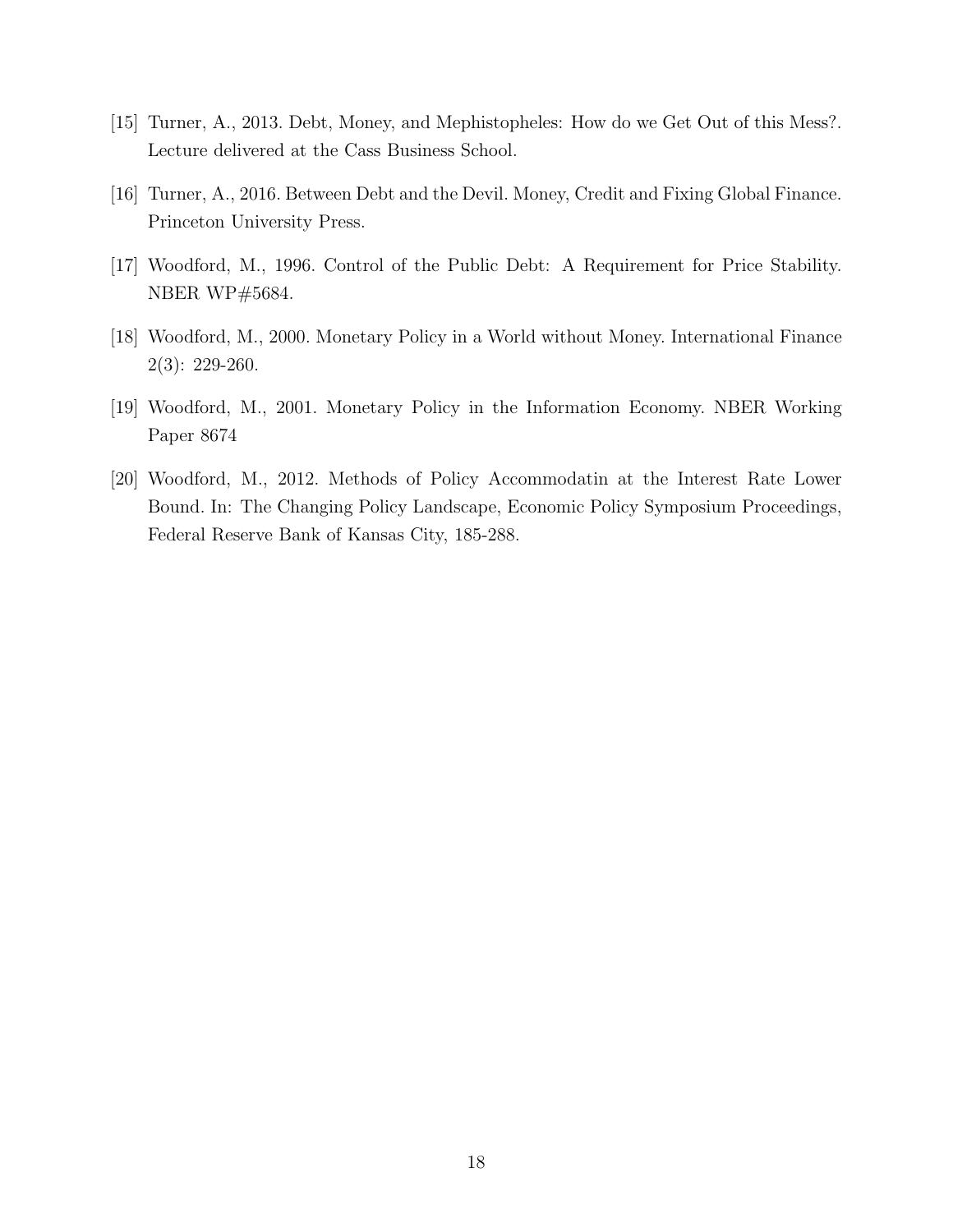### A Appendix

#### A.1 General Model

In this section, we describe the features of the general model used in the main text.

The representative household has the following objective function

$$
\sum_{t=t_0}^{\infty} \beta^{t-t_0} \xi_t \left[ U(C_t) + v(m_t) \right] \tag{A.1}
$$

where C is final private consumption,  $\xi$  is an inter-temporal preference shock affecting the discount rate, and  $m \equiv M/P$  denotes real money balances. Utility from consumption  $U(\cdot)$ is increasing and concave, with  $U_C(\cdot) > 0$  and  $U_{CC}(\cdot) < 0$ . Utility from real money balances is also increasing and concave, with  $v_m(\cdot) \geq 0$  and  $v_{mm}(\cdot) \leq 0$ ; to account for the zero-lower bound in the nominal interest rate, we assume the existence of a satiation level in real money balances  $\bar{m}$ , such that  $v_m(m_t) = 0$  for  $m_t \geq \bar{m}$ .

The household's budget constraint is

$$
P_t C_t + M_t + \frac{B_t + X_t}{1 + i_t} + Q_t D_t \le P_t Y + M_{t-1} + B_{t-1} + X_{t-1} + (1 + \delta Q_t) D_{t-1} - T_t, \quad (A.2)
$$

where Y is a constant endowment, M is nominal currency, B and X are nominal short-term bonds and central bank's reserves, respectively, both carrying the nominal interest rate  $i, D$ is long-term bonds, selling at nominal price Q and paying a geometrically decaying coupon  $\delta$ , P is the price level and T are taxes levied by the Treasury.

Let  $\lambda_t$  the Lagrange multiplier on the budget constraint at time t, the first-order optimality conditions with respect to consumption and nominal currency are

$$
\xi_t U_C(C_t) = \lambda_t P_t \tag{A.3}
$$

and

$$
\xi_t v_m(m_t)/P_t + \beta \lambda_{t+1} = \lambda_t. \tag{A.4}
$$

First-order conditions with respect to  $B$  (or X) and  $D$  are, respectively

$$
\beta(1+i_t)\lambda_{t+1} = \lambda_t \tag{A.5}
$$

and

$$
\beta(1 + \delta Q_{t+1})\lambda_{t+1} = \lambda_t Q_t.
$$
\n(A.6)